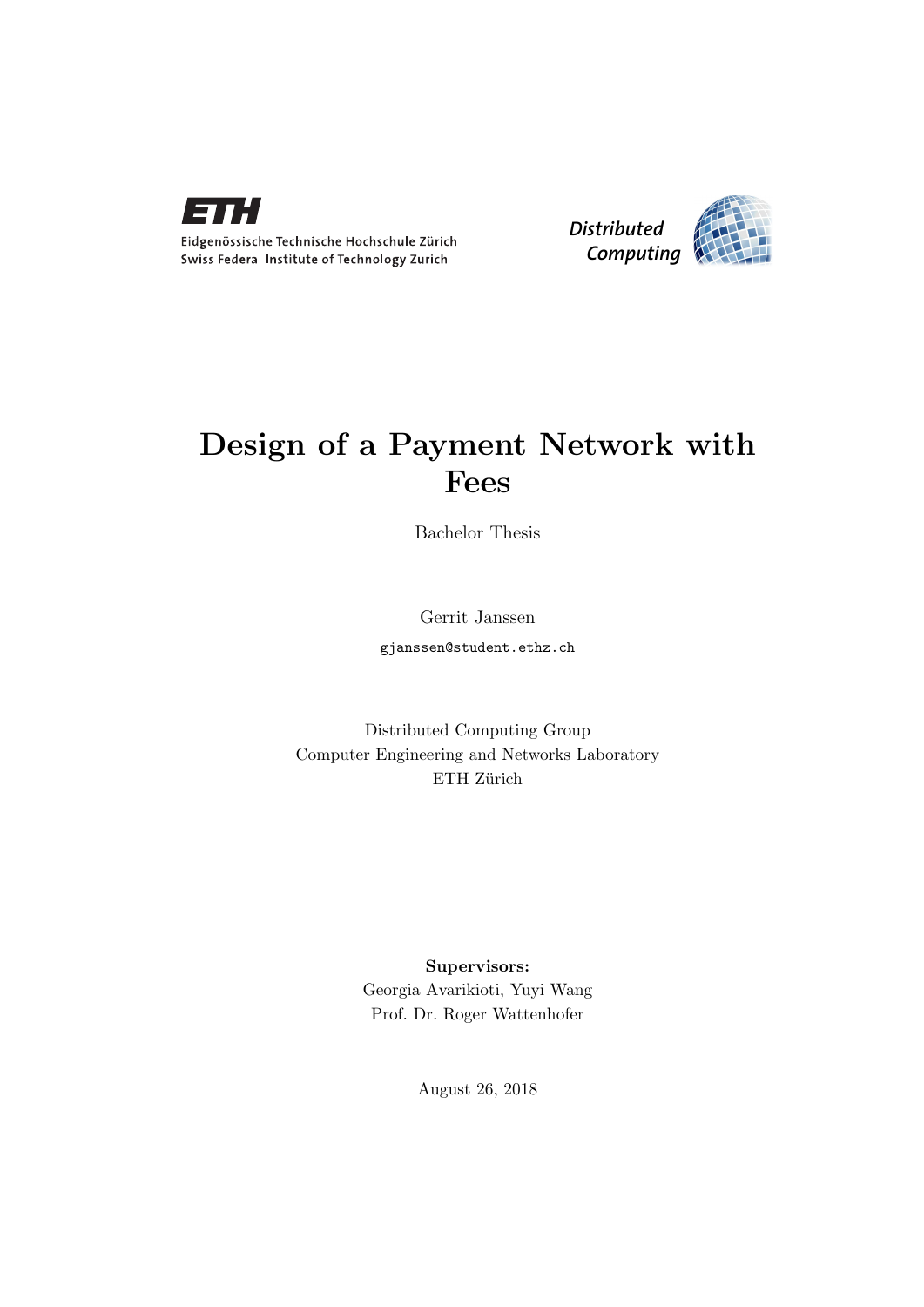## Acknowledgements

I would like to thank my supervisors Georgia and Yuyi for their feedback and advice during our weekly discussions, which always motivated and encouraged me. I am also grateful for the opportunity and experience of being a co-author of a scientific paper. Finally, I would like to thank my family and friends for their continuous support throughout the whole journey.

<span id="page-1-0"></span>Remark: While working on this thesis, my supervisors suggested to bundle the results available at that point in a short paper and to submit it to  $CBT'18$ [\[3\]](#page-23-0), the International Workshop on Cryptocurrencies and Blockchain Technology, held in September 2018 in Barcelona. The produced paper [\[4\]](#page-23-1) was accepted and will be published later in 2018. Naturally, since the paper and this thesis partially report on the same results, there will be some overlap. Parts, such as proofs, that were written entirely by my co-authors while working on the paper are marked as such in this thesis with a citation of the paper. (The parts written entirely by me will not be cited.)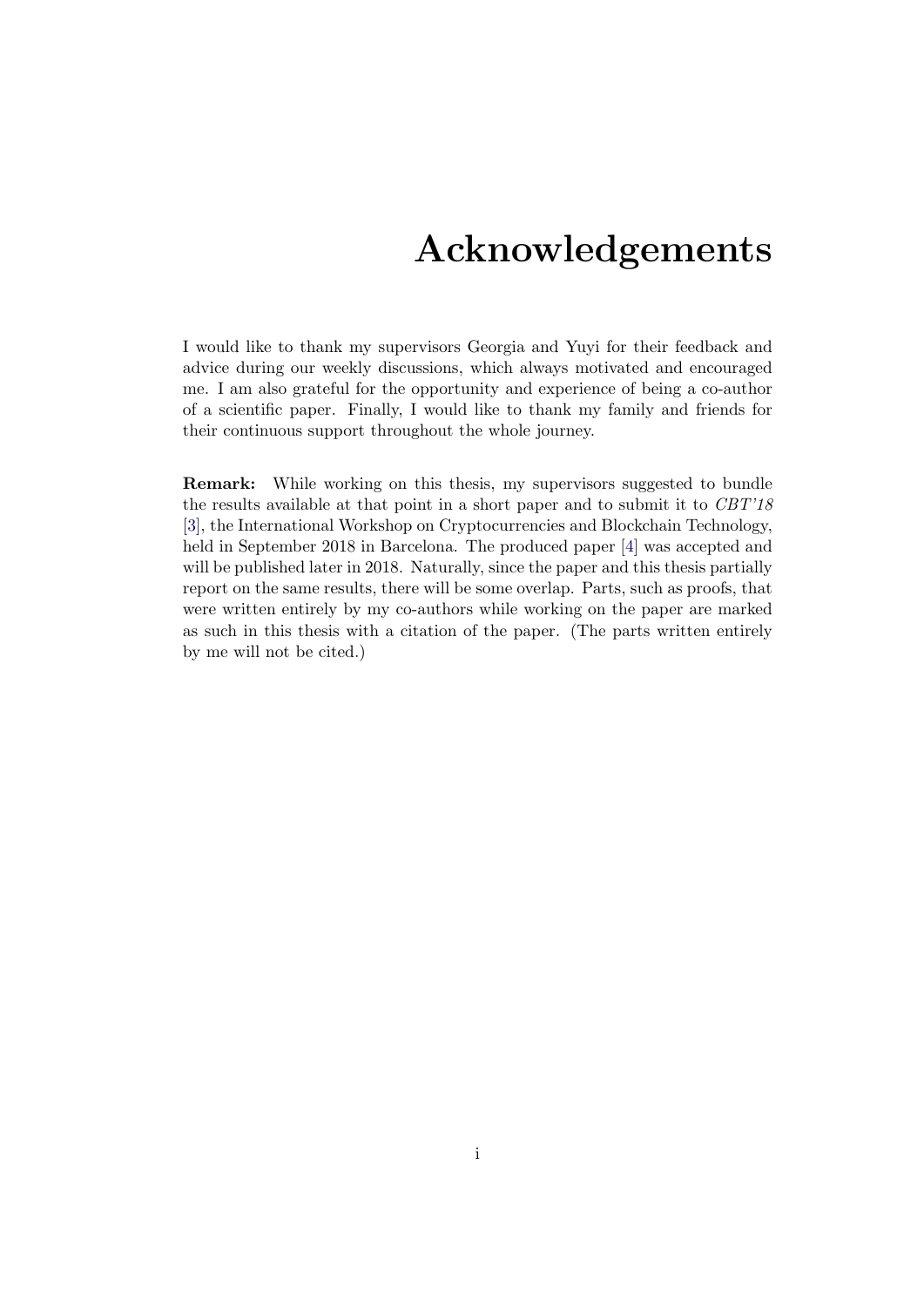## Abstract

<span id="page-2-0"></span>A big issue of blockchain systems is scalability. Solutions, such as payment channels, have been suggested to alleviate the problem by allowing transactions to take place off-chain. We study the problem of creating a payment channel network with fees, which are charged by a Payment Service Provider (PSP). Customers, however, only prefer this variant of making transactions, if the total fee of routing the payment through the network costs less than the fee on the blockchain.

We introduce various network structures and algorithms that allow the PSP to maximize its profit by assigning optimal fees to the the network's payment channels. For tree-structured networks, where the PSP wants to cater to all transactions, a linear program can find a solution. In the case of paths, we introduce a polynomial-time dynamic program. Finally, we examine star graphs. We provide an optimal fee assignment and a near-optimal solution, when adding an additional central node.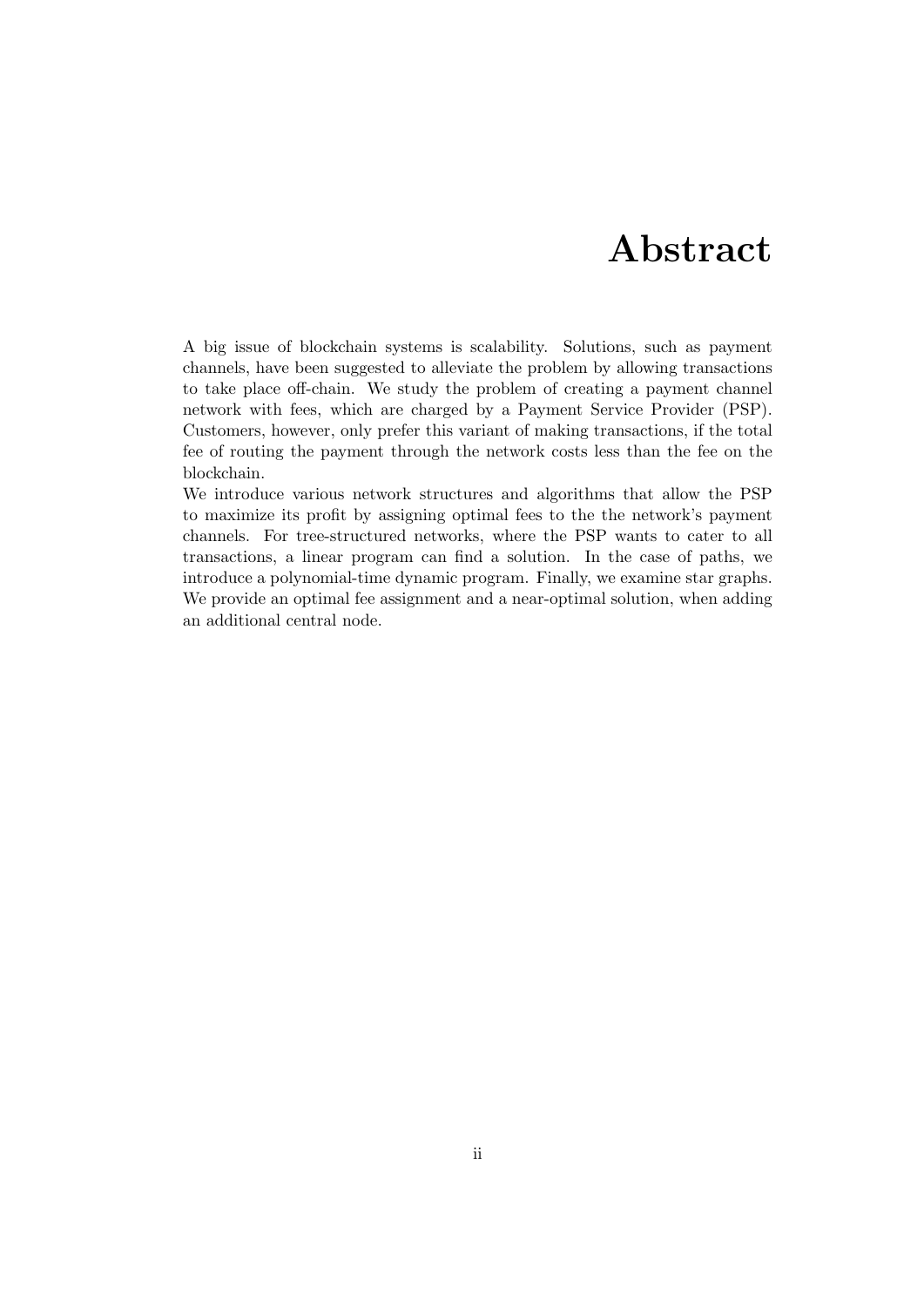# **Contents**

| <b>Acknowledgements</b><br>$\mathbf{i}$ |     |                                   |                |
|-----------------------------------------|-----|-----------------------------------|----------------|
| <b>Abstract</b>                         |     |                                   | ii             |
| 1                                       |     | Introduction                      | $\mathbf 1$    |
|                                         | 1.1 |                                   | $\mathbf 1$    |
| $\bf{2}$                                |     | <b>Preliminaries</b>              | 3              |
|                                         | 2.1 |                                   | 3              |
|                                         |     | 2.1.1                             | 3              |
|                                         |     | 2.1.2                             | 3              |
|                                         |     | 2.1.3                             | $\overline{4}$ |
|                                         |     | 2.1.4<br><b>Fees</b>              | 5              |
|                                         | 2.2 |                                   | $\overline{5}$ |
|                                         | 2.3 |                                   | 6              |
| 3                                       |     | Designing a Network with Fees     | 7              |
|                                         | 3.1 |                                   | $\overline{7}$ |
|                                         | 3.2 | Dynamic Program for Paths         | 10             |
|                                         |     | 3.2.1                             | 10             |
|                                         |     | 3.2.2                             | 11             |
|                                         | 3.3 |                                   | 14             |
|                                         |     | 3.3.1                             | 14             |
|                                         |     | 3.3.2                             | 16             |
| 4                                       |     | <b>Conclusion and Future Work</b> | 18             |
|                                         | 4.1 | Conclusion                        | 18             |
|                                         | 4.2 | <b>Future Work</b>                | 18             |
| <b>Bibliography</b>                     |     |                                   | 20             |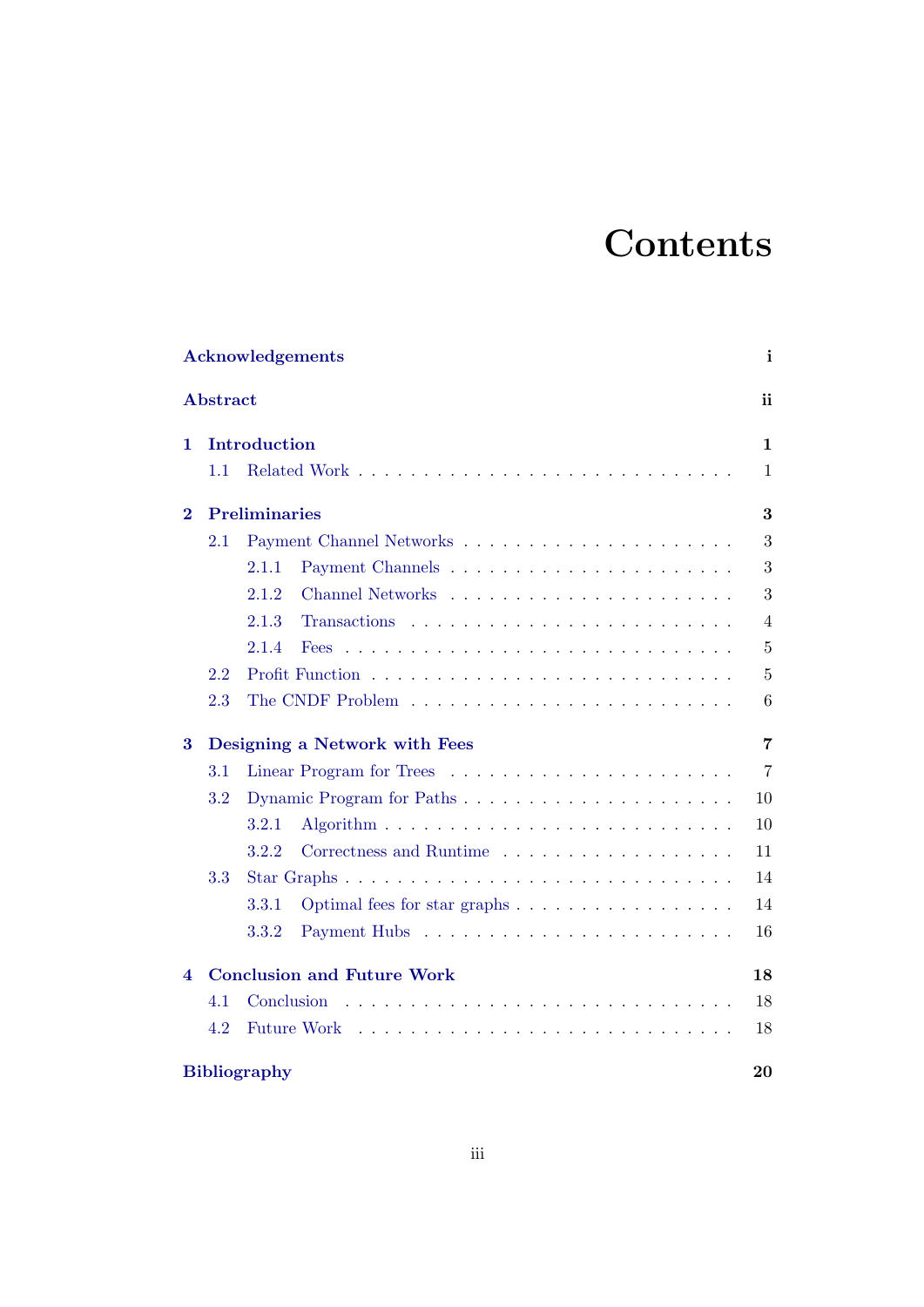# CHAPTER<sub>1</sub> Introduction

<span id="page-4-0"></span>Even though cryptocurrencies, most prominently Bitcoin [\[9\]](#page-23-3) and Ethereum [\[1\]](#page-23-4), have gained quite some popularity in recent years, they are still far from being commonly used in everyday payments. One of the largest obstacles of the underlying technology used by cryptocurrencies, the blockchain, is scalability. This is why the topic is actively researched. Several solutions to this issue have already been suggested, one of which are payment channels [\[6,](#page-23-5) [10,](#page-23-6) [2\]](#page-23-7). The aim of these is to enable secure, real-time transactions, while making as little use of the blockchain as possible.

In this thesis, we will study the problem from the perspective of a Payment Service Provider (PSP). A PSP would like to provide its customers with an alternative of making payments in place of the blockchain. In order to do so, the PSP creates a network of payment channels by opening channels between interacting parties. However, as nothing comes for free, the PSP looks to charge fees for the use of its payment channel network to maximize its own profit. Customers, on the other hand, prefer this alternative method only if it costs less than a transaction on the blockchain, the PSP's direct competitor. This thesis provides various solutions to the problem stated above and variations thereof.

### <span id="page-4-1"></span>1.1 Related Work

A lot of research in the direction of payment channels has already been done. This includes the Raiden Network [\[2\]](#page-23-7) for Ethereum [\[1\]](#page-23-4) and the Lightning Network [\[10\]](#page-23-6) for Bitcoin [\[9\]](#page-23-3). Both implement payment channels to allow real-time, secure off-chain transactions. The concept of duplex micropayment channels to enable such payment networks is also studied profoundly in [\[6\]](#page-23-5) by Decker and Wattenhofer and in [\[5\]](#page-23-8) by Burchert et al.

Other research is focused more on how to route payments in these networks. Flare, a routing algorithm proposed by Prihodko et al.[\[11\]](#page-23-9) aims to quickly find payment routes in the Lightning Network by collecting information on the topology of the network in advance. SpeedyMurmurs, presented by Roos et al. [\[12\]](#page-23-10),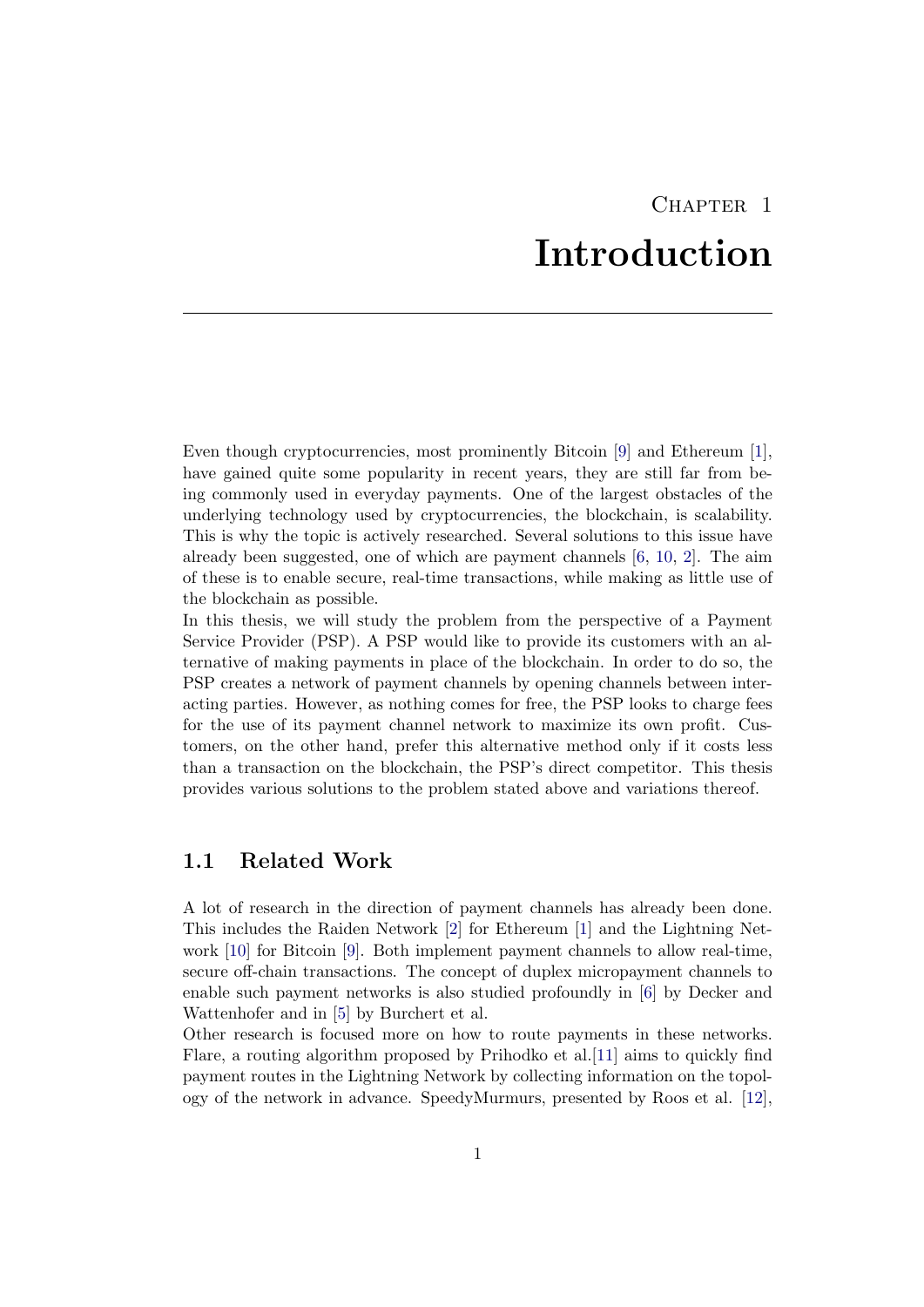#### 1. INTRODUCTION 2

and landmark routing, described by Malavolta et al. [\[8\]](#page-23-11), are two other designs of routing algorithms proposed in recent papers. The latter is used in the decentralized IOU credit network SilentWhispers, a credit network with many desirable privacy properties. SpeedyMurmurs aims to improve routing algorithms, such as the previously described ones, by utilizing embedding-based routing and by distributing funds before path discovery.

Heilman et al.[\[7\]](#page-23-12), on the other hand, propose a payment hub for Bitcoin, called TumbleBit. This allows anonymous off-chain transactions, completed in seconds.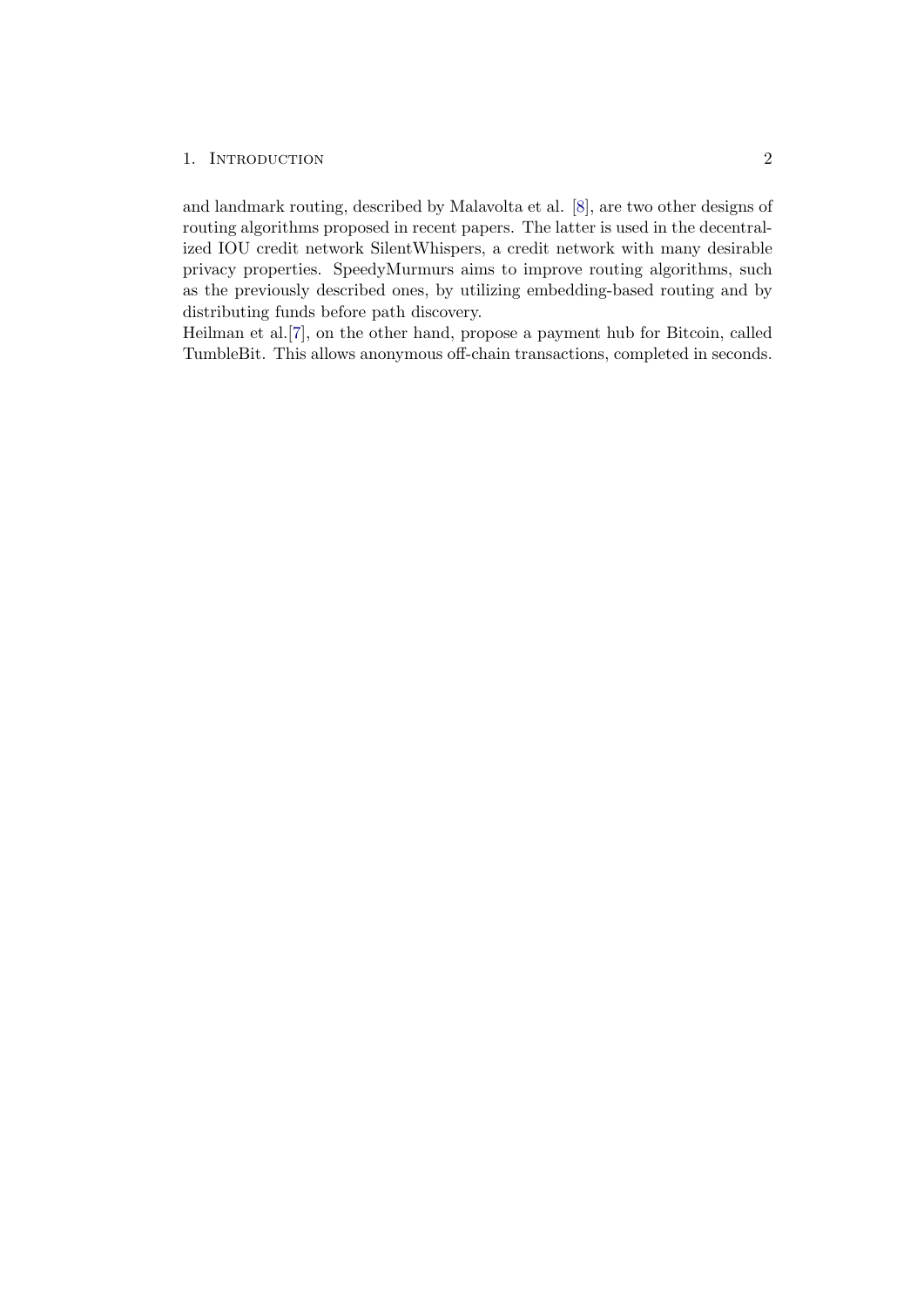## CHAPTER<sub>2</sub> Preliminaries

## <span id="page-6-1"></span><span id="page-6-0"></span>2.1 Payment Channel Networks

In order to formally define the described problem, we introduce in this section some background and the necessary notation.

#### <span id="page-6-2"></span>2.1.1 Payment Channels

Payment channels provide an alternative of securely carrying out transactions with minimal use of the blockchain. Typically, a payment channel is set up between two parties using a well defined creation protocol, where a funding transaction, locking in the funds for the channel, is committed to the blockchain. In our setting though, we assume that the PSP has the ability to open a channel for its customers. In fact, this is possible with three-party channels funded by the PSP alone. The PSP then distributes the money to the other parties of the channel. Various techniques, described in detail in [\[6,](#page-23-5) [10,](#page-23-6) [2\]](#page-23-7), then allow participants in a network of payment channels to make transactions in a secure and fast manner.

### <span id="page-6-3"></span>2.1.2 Channel Networks

A channel network is defined as an undirected graph  $G = (V, E)$  with a set of vertices V and a set of edges E, where  $|V| = n$  and  $|E| = m$ . A vertex (or node)  $v \in V$  denotes one of n participants wishing to use the network, whereas an edge  $e \in E$  between two nodes i and j stands for an opened channel  $C_{ij}$ . Figure [2.1](#page-7-1) shows an example of a very simple channel network.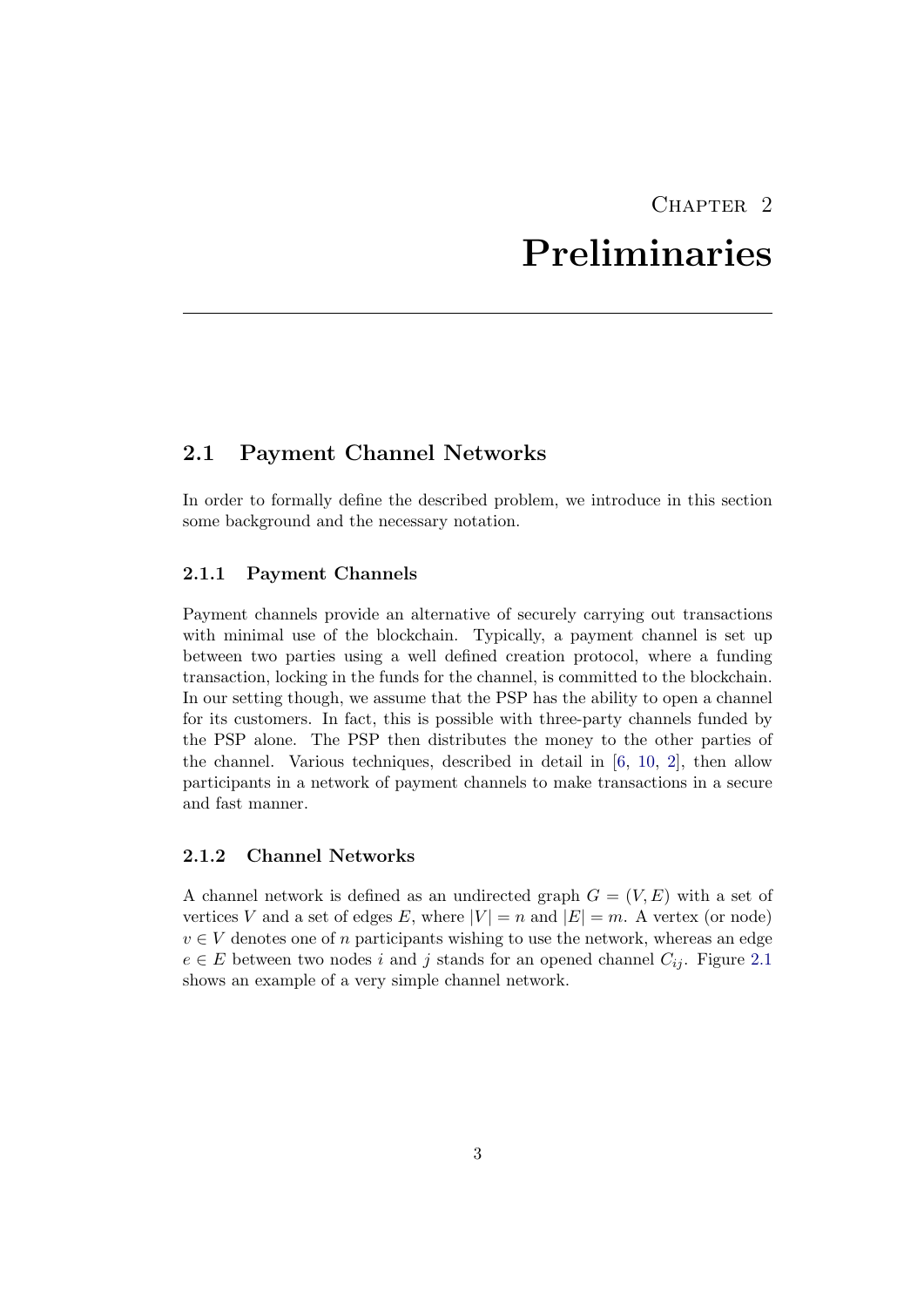#### <span id="page-7-1"></span>2. PRELIMINARIES 4



Figure 2.1: A simple network  $G_1$  with 5 participants and 4 channels.

For the sake of simplicity, we make the following two assumptions: The edges of the network graph are undirected and the capacities of the channels are infinite. The latter suggests that the PSP has the means to fund channels with a large enough capital for the transactions performed in the network.

Furthermore, we define the cost of opening a new channel to be 1. This represents the cost of opening a payment channel by submitting a funding transaction to the blockchain.

### <span id="page-7-0"></span>2.1.3 Transactions

Given a sequence of transactions for  $n$  participants, we can define a transaction matrix  $T \in \mathbb{N}^{n \times n}$ . An entry  $T[i, j]$  denotes the number of transactions from the sender  $i$  to the receiver  $j$  and vice versa. Note that the direction of the transactions is not important and therefore  $T$  can be represented by a triangular matrix, as can be seen in an example in Figure [2.2.](#page-7-2) If there are no transactions for a pair  $(i, j)$  of nodes, then the corresponding matrix entry is 0. Since transactions where the sender is identical to the receiver are pointless, the diagonal entries are 0 as well.

<span id="page-7-2"></span>

Figure 2.2: A possible assignment of fees  $f_{E_1}$  and a transaction matrix  $T$  for the previously shown network  $G_1$ .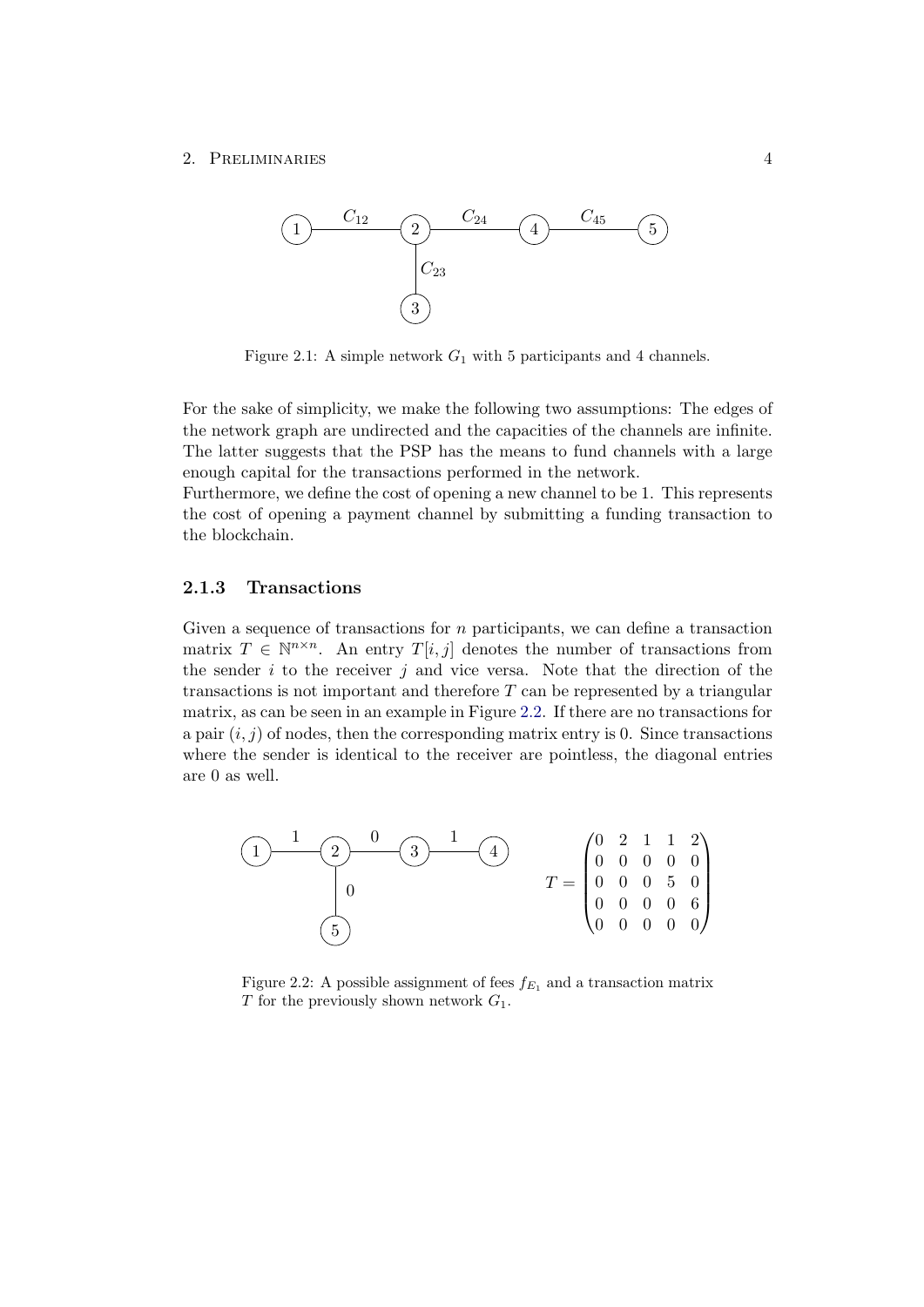#### 2. PRELIMINARIES 5

#### <span id="page-8-0"></span>2.1.4 Fees

In order to make profit, the PSP is able to charge fees for the use of the channels in its network. For each edge  $e \in E$  a fee  $f_e \in \mathbb{R}$  can be assigned and we denote an assignment of fees to the set of edges  $E$  by  $f_E$ . We require every fee to be positive. Moreover, there is no point in fees that are greater than 1. This is due to the fact that the channel network is in competition with the blockchain, where the cost of a transaction is defined to be 1. In a case where an edge has a fee larger than 1, a rational customer would always prefer to make a transaction via the blockchain instead and effectively render this edge obsolete. Therefore, we also require every fee to be at most 1.

In Figure [2.2](#page-7-2) an instance of a possible fee assignment, represented by the labels on the edges, is shown.

As mentioned above, we only consider positive fees in this thesis. As a matter of fact, there exist cases, where, under certain conditions, even negative fees would be viable for maximizing the profit. However, that seems to be far more complex and will not be considered in this thesis.

### <span id="page-8-1"></span>2.2 Profit Function

To measure the value of a network we introduce a profit function. The profit of a channel network depends on the structure of the underlying graph, the transactions carried out between participants in the network and the fee assignments. We define the profit of a graph  $G = (V, E)$ , given a transaction matrix T, as follows:

$$
p(G, T, f_E) = -m + \sum_{i,j \in V} \sum_{e \in path(i,j)} f_e \cdot X_{ij} \cdot T[i,j],
$$

where  $X_{ij} =$  $\sqrt{ }$  $\int$  $\overline{\mathcal{L}}$ 1, if the participant chooses to use the network, i.e.  $\sum_{e \in path(i,j)} f_e \leq 1$ 0, otherwise

By  $path(i, j)$  we denote the set of edges on the path from sender i to receiver j, where the overall fees are the lowest (i.e., the cheapest path).

The double sum in the profit function represents the profit generated by all transactions in the network. For every possible pair of nodes  $(i, j)$  in the network, we sum all the fees on the path from  $i$  to  $j$  and multiply by the number of transactions between theses two nodes. However, the profit for a pair of nodes is only taken into account if the fees on their path are at most 1. This indicates that the customer only uses the payment channel network when the cost is not higher than the blockchain fee. Finally, we subtract the cost of opening the payment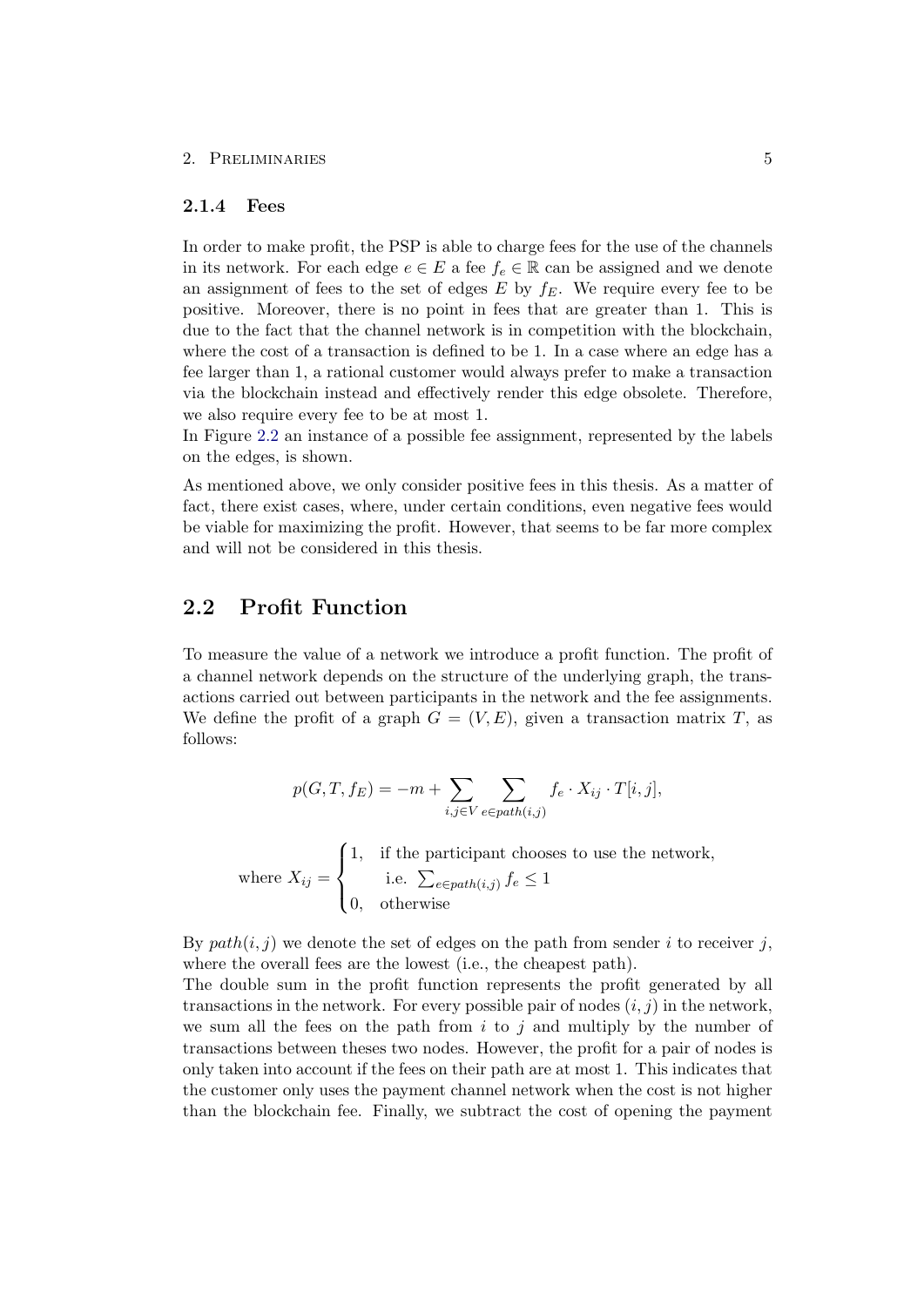#### 2. PRELIMINARIES 6

channels, which is equal to the number of edges  $m$ , because each channel is opened by a transaction with cost 1 on the blockchain.

The profit for the channel network  $G_1$  with transactions T and fees  $f_{E_1}$  as shown in Figure [2.2](#page-7-2) is equal to  $p(G_1, T, f_{E_1}) = -4 + (2 + 1 + 0 + 2 + 5 + 6) = 12$ . Notice that the single transaction  $T[1, 4]$  is not carried out in the network, because there exists no path from node 1 to node 4 with a total fee of at most 1.

## <span id="page-9-0"></span>2.3 The CNDF Problem

We can now formally define the *Channels Network Design with Fees (CNDF)* problem.

<span id="page-9-2"></span>**Definition 2.1.** (CNDF) Given a transaction matrix  $T \in \mathbb{N}^{n \times n}$ , return a graph  $G = (V, E)$  with  $|V| = n$ , and fee assignments on edges  $f_E$ , such that the profit function  $p(G, T, f_E)$  is maximized.

<span id="page-9-1"></span>This problem is actually more complex than it seems. Intuitively, one might think that simply connecting every node pair  $(i, j)$  that is involved in a transaction by an edge with fee 1, as shown in Figure [2.3,](#page-9-1) results in optimal profit. However, this is not necessarily the case. For instance, the profit  $p(G_2, T, f_{E_2}) = 11$  is actually lower than the profit  $p(G_1, T, f_{E_1}) = 12$ , where  $G_1, T$  and  $f_{E_1}$  are the components from Figure [2.2.](#page-7-2)



Figure 2.3: A network  $G_2$  where we connect every party of a transaction by an edge with an assigned fee of  $1 (f_{E_2})$ .

In the following chapter we will discuss several solutions to a relaxed version of the CNDF problem, where the structure of the channel network is already known. The goal is then to find an optimal assignment of fees, such that the profit is maximized.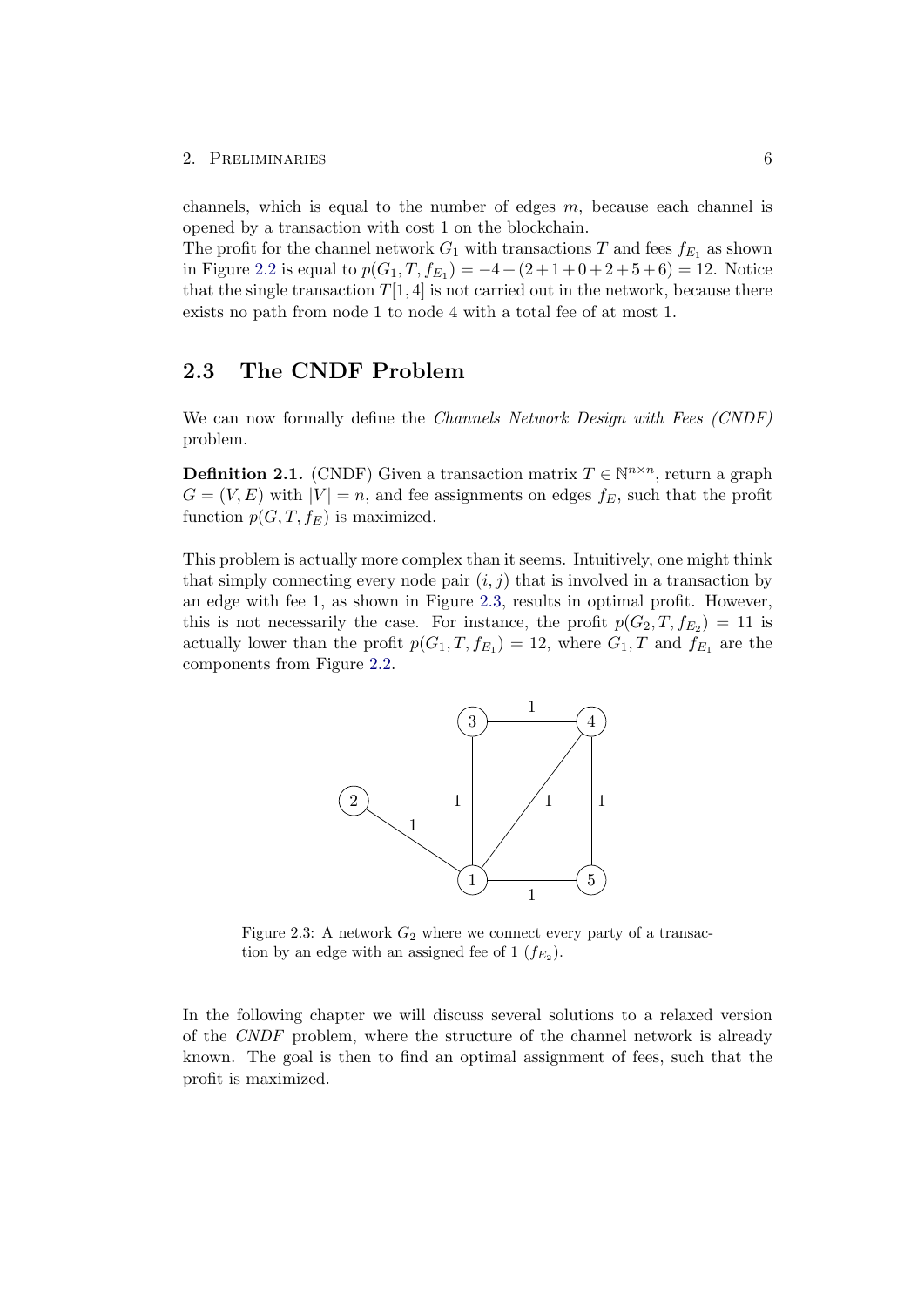## CHAPTER<sub>3</sub>

## <span id="page-10-0"></span>Designing a Network with Fees

## <span id="page-10-1"></span>3.1 Linear Program for Trees

In a first approach to finding a solution to *CNDF*, we will only consider trees. Assuming a channel network with the structure of a tree, we want to find the best possible assignment of fees, in such a way that every transaction can be carried out within the network, i.e., for every transaction the sum of the fees is at most 1. In other words, every participant will always prefer to use the payment network over the blockchain. This problem can in fact be solved efficiently as described in the following.

**Theorem 3.1.** Given any tree and any transaction matrix, there exists a polynomial-time algorithm to optimize the profit if every transaction is performed using the payment network.

Proof. To solve this variation of the problem, we can use linear programming to find the optimal profit along with an optimal assignment of fees.

In order to do so for some given tree  $G = (V, E)$  and a given transaction matrix T, we first need to determine the objective function that we want to maximize. Moreover, we need to specify suitable inequality constraints. We compute the objective function by analyzing how many times each transaction uses each edge in the network. This gives us an objective function

$$
f(x) = \sum_{i=0}^{m-1} c_i \cdot x_i.
$$

The argument of the objective function, a vector  $x = (x_0, \dots, x_{m-1})$  with  $m =$ |E| components represents the fees of the edges, that we wish to maximize, and  $c_i$  denotes the number of times the edge i was used by a transaction.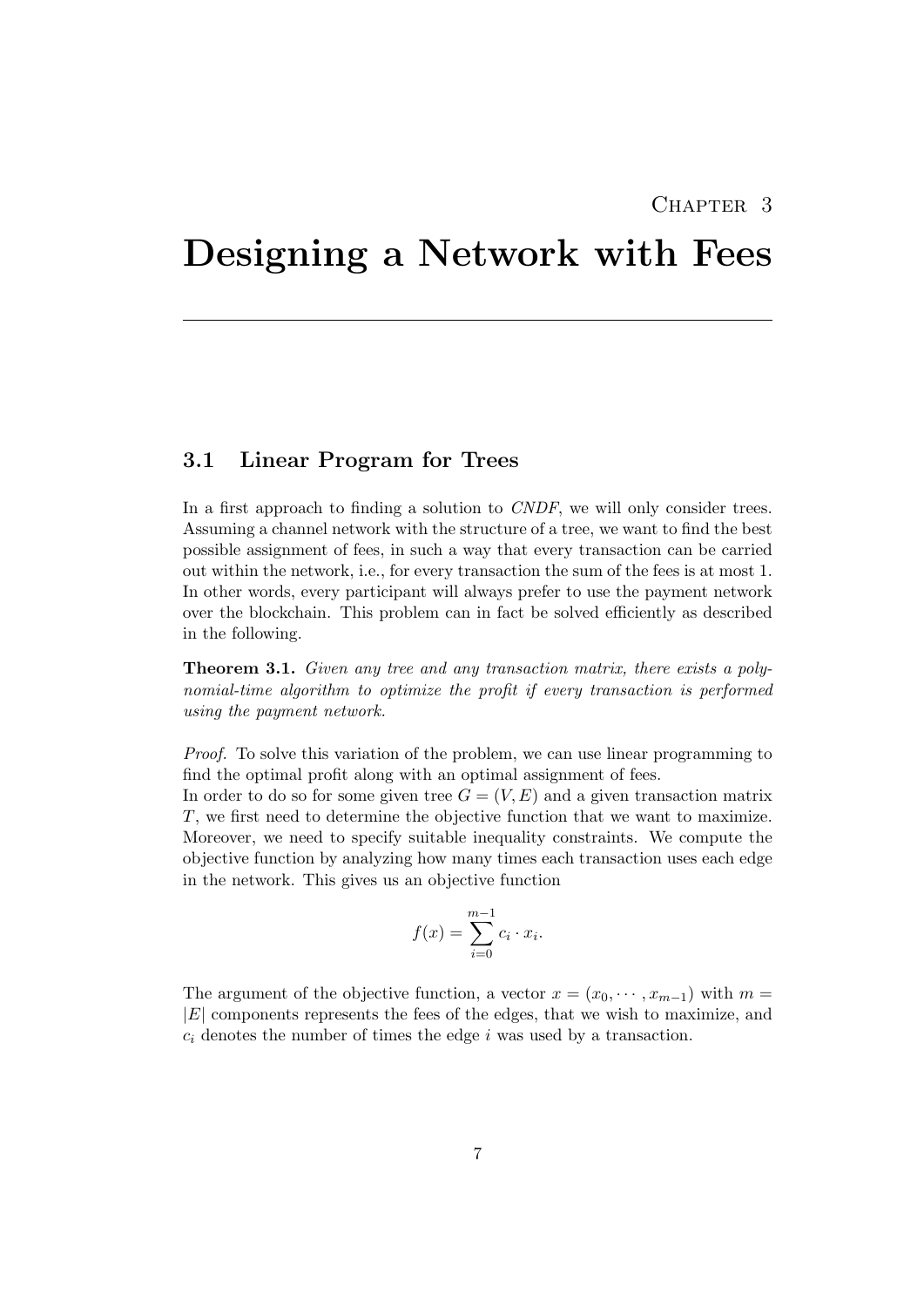Then, to determine the inequality constraints, which are imposed by the constraint that each transaction must have a total fee of at most 1, we define one inequality for every transaction  $t$  as follows:

$$
\sum_{i=0}^{m-1} e_i \cdot x_i \le 1,
$$

where  $e_i = 1$  if edge i was used for transaction t, and 0 otherwise. It is possible to solve this linear program in polynomial time and it results in an optimal vector of fees x.  $\Box$ 

Even though this result works well for some problem instances, it has a few drawbacks: Firstly, the linear programming approach limits the payment network to be a tree. Without this constraint, there might exist multiple paths for a transaction. Then, it is not clear which path should be chosen to route the transaction, as the fees are not yet assigned. The transactions' routing, in turn, has implications on the inequality constraints of the linear program and consequently on the fees and the profit. Moreover, when considering the original definition of CNDF, trees are not generally the best network structure for an optimal solution, as one can easily verify with the example given in Figure [3.1.](#page-11-0)

<span id="page-11-0"></span>

Figure 3.1: Above graphs  $G_3$  (left) and  $G_4$  (middle) show an example, where a tree (graph  $G_3$ ) is not a favorable network structure, even with an optimal fee assignment  $f_{E_3}$ . Compared to the fully connected graph  $G_4$  with profit  $p(G_4, T, f_{E_4}) = 3$ , the tree has a lower profit  $p(G_3, T, f_{E_3}) = 2$  when using the transactions T.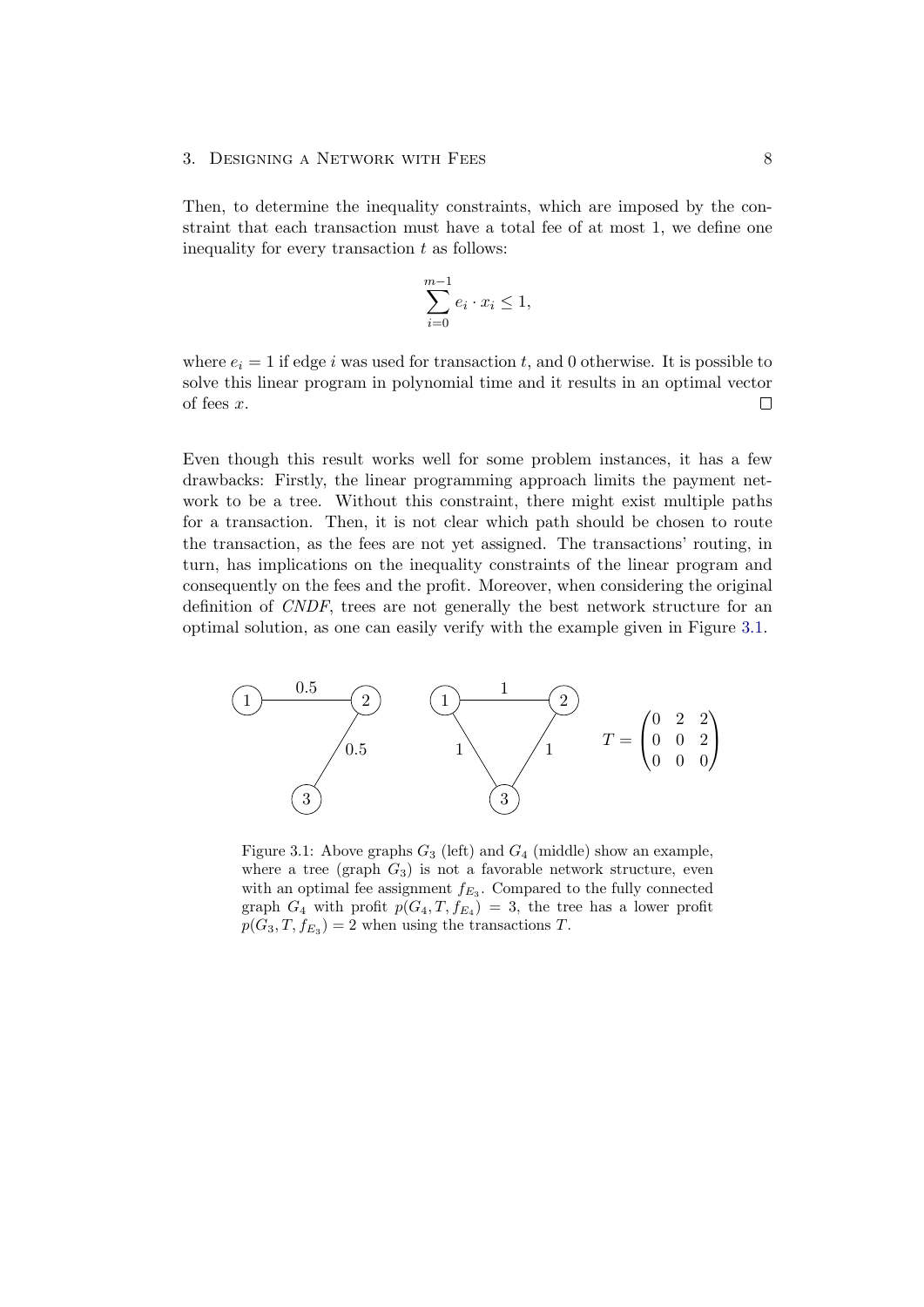The second shortcoming of this method is the restriction that every transaction has to connect. As a consequence every transaction is given equal weight. However, it is definitely more profitable in certain cases to dismiss a small number of transactions in favor of a larger portion, for which the PSP might then be able to charge a higher fee. Such a scenario is shown in Figure [3.2](#page-12-0) and also motivates the next section of this chapter.

<span id="page-12-0"></span>

Figure 3.2: The graph  $G_1$  with transactions T as shown before has the fee assignment  $f_{E'_1}$  depicted in the diagram when using the linear programming approach. The profit  $p(G_1, T, f_{E'_1}) = 9$  is worse than the profit calculated for the fee assignment  $f_{E_1}$  in [2.2.](#page-7-2)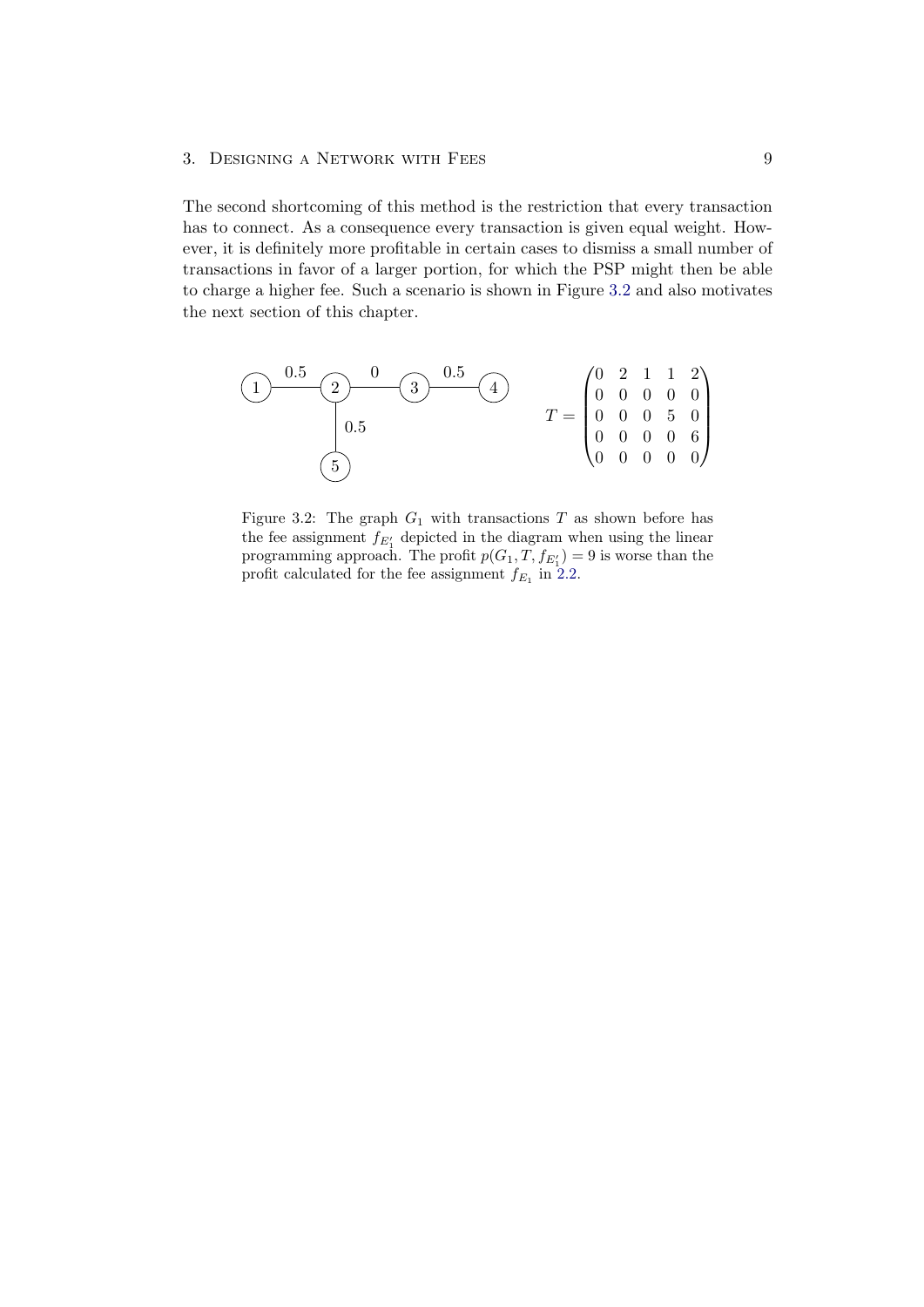## <span id="page-13-0"></span>3.2 Dynamic Program for Paths

As we have just seen, linear programming for trees and attempting to cater to every customer's transactions does generally not result in an optimal profit. Therefore, we remove the constraint that every transaction should be able to be carried out within the channel network. The problem is now more complex because we do not know how to select the transactions and applying a linear programming approach is not possible anymore. For a more restricted graph structure, paths, we provide a polynomial-time dynamic programming algorithm (Algorithm [1\)](#page-13-2) that is able to find an assignment of fees, which maximizes the profit.

### <span id="page-13-1"></span>3.2.1 Algorithm

<span id="page-13-7"></span><span id="page-13-6"></span><span id="page-13-5"></span><span id="page-13-4"></span><span id="page-13-3"></span><span id="page-13-2"></span>Algorithm 1: Dynamic Program for Paths Initialization . . . . . . . . . . . . . . . . . . . . . . . . . . . . . . . . . . . . . . . . . . . . . . . . . . . . . . . . . . .  $n =$  number of nodes,  $m =$  number of edges, i.e.,  $n - 1$ Set all entries of  $M[m, m, m]$  to 0 Set all entries of  $P[m, m]$  to 0 Compute tensor M . . . . . . . . . . . . . . . . . . . . . . . . . . . . . . . . . . . . . . . . . . . . . . . . . . . . . 1 for every  $1 \leq i \leq j \leq k \leq m$ : 2  $p = 0$ 3 for every entry  $T[u,v]$  in T: 4 if  $T[u,v]$  only uses edges in the interval  $[i,k]$ : 5  $p = p + T[u, v]$ 6  $M[i, j, k] = p$ Compute the dynamic programming table . . . . . . . . . . . . . . . . . . . . . . . . . . . . . . . 7 for every  $1 \leq x \leq y \leq m$ : 8  $P[x, y] = M[1, x, y]$ 9 for  $lastX = 1$  to  $x - 1$ : 10 if  $P,[lastX, x-1] + M|lastX+1, x, y] > P[x, y]$ : 11  $P[x, y] = P[lastX, x - 1] + M[lastX + 1, x, y]$ 12 Store edges with a fee of 1, i.e., x and edges that have a fee of 1 for  $P[lastX, x-1]$ 13 profit = maximum entry in  $P$ 14 fee assignment = edges with a fee of 1 stored for the maximum table entry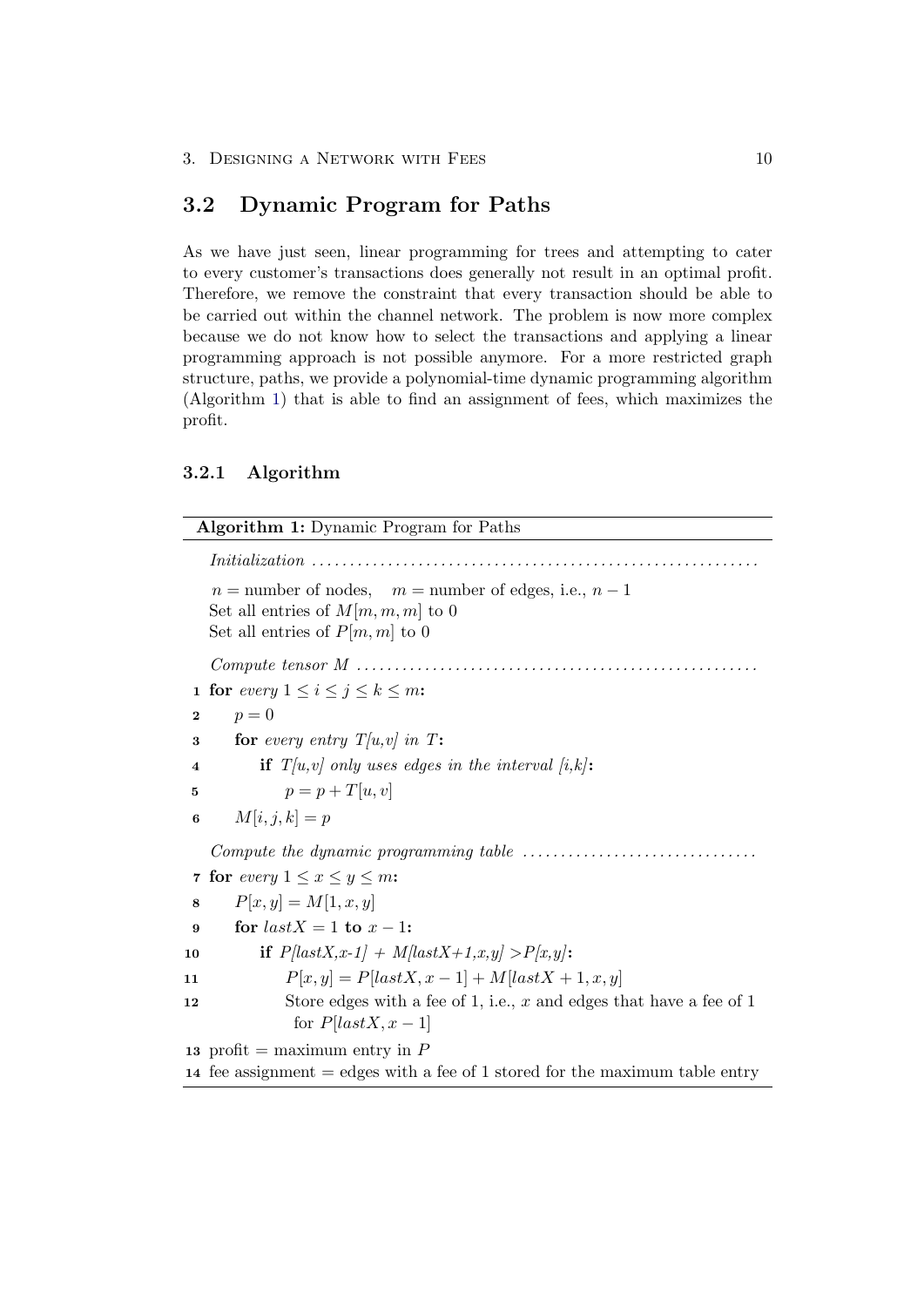First, we compute a tensor M, where  $M[i, j, k]$  is the maximal profit when the fee of edge  $j$  is 1 and all remaining fees are 0, while considering only transactions in the interval  $[i, k]$  of edges (line [6\)](#page-13-3). Next, we compute the dynamic programming table P, initialized with  $M[1, x, y]$  (line [8\)](#page-13-4), the maximum entry of which is the optimal profit at the end of the algorithm (line [13\)](#page-13-5).  $P[lastX, x-1]$  denotes the best possible profit when setting the edge with index  $lastX$  to 1 (it is possible that more edges have a fee of 1 before that, but  $lastX$  is the last edge where this is the case) and only using the edges up to (and including)  $x-1$ . M[lastX +1, x, y] represents the profit in the interval  $[lastX + 1, y]$  when setting the fee of the x-th edge to 1. Thus, for some fixed  $x, y$  we iterate over all possible profits of the preceding part of the graph, add it to the profit of the corresponding current interval and only consider the maximal profit (provided it is greater than only setting the x-th edge's fee to 1)(lines  $10/11$  $10/11$ ).

To retrieve the fee assignment which has optimal profit, we can do the following: We define an additional matrix  $E$ , where the entries of each row are initialized with the number of the row. Now, every time we update an entry  $P[x, y]$ , we set  $E[x, y] = [x, E| lastX, x - 1]$ . These denote the edges that are assigned a fee of 1 to attain the calculated profit. When the algorithm has ended, we read the entry  $E[x', y']$ , where  $x', y'$  are the indices of the maximum value in P, and set the fee of the edge contained in  $E[x', y']$  to 1 in the optimal fee assignment. Figure [3.3](#page-14-1) presents an application of the algorithm to an example.

<span id="page-14-1"></span>
$$
\begin{array}{c}\n1 \\
\hline\n1 \\
\hline\n2 \\
\hline\n\end{array}\n\quad\n\begin{array}{c}\n0 \\
\hline\n3 \\
\hline\n\end{array}\n\quad\n\begin{array}{c}\n0 \\
\hline\n\end{array}\n\quad\n\begin{array}{c}\n1 \\
\hline\n\end{array}\n\quad\n\begin{array}{c}\n1 \\
\hline\n\end{array}\n\quad\n\begin{array}{c}\nT = \begin{pmatrix}\n0 & 4 & 0 & 2 & 0 \\
0 & 0 & 0 & 0 & 0 \\
0 & 0 & 0 & 6 & 8 \\
0 & 0 & 0 & 0 & 5 \\
0 & 0 & 0 & 0 & 0\n\end{pmatrix}\n\end{array}
$$

Figure 3.3: The path  $G_5$  with a corresponding transaction matrix  $T$ has an optimal fee assignment  $f_{E_5}$  with 0 and 1 as displayed.  $f_{E_5}$  can be calculated using Algorithm [1.](#page-13-2) One can easily verify that a greedy approach does not work in this case, as it results in a lower profit.

#### <span id="page-14-0"></span>3.2.2 Correctness and Runtime

We now present a proof of correctness for Algorithm [1](#page-13-2) and analyze its runtime. In order to do so, we first need to show that a fee assignment where each fee is either 0 or 1 can indeed achieve optimal profit, as is done in the following lemma, first presented in [\[4\]](#page-23-1).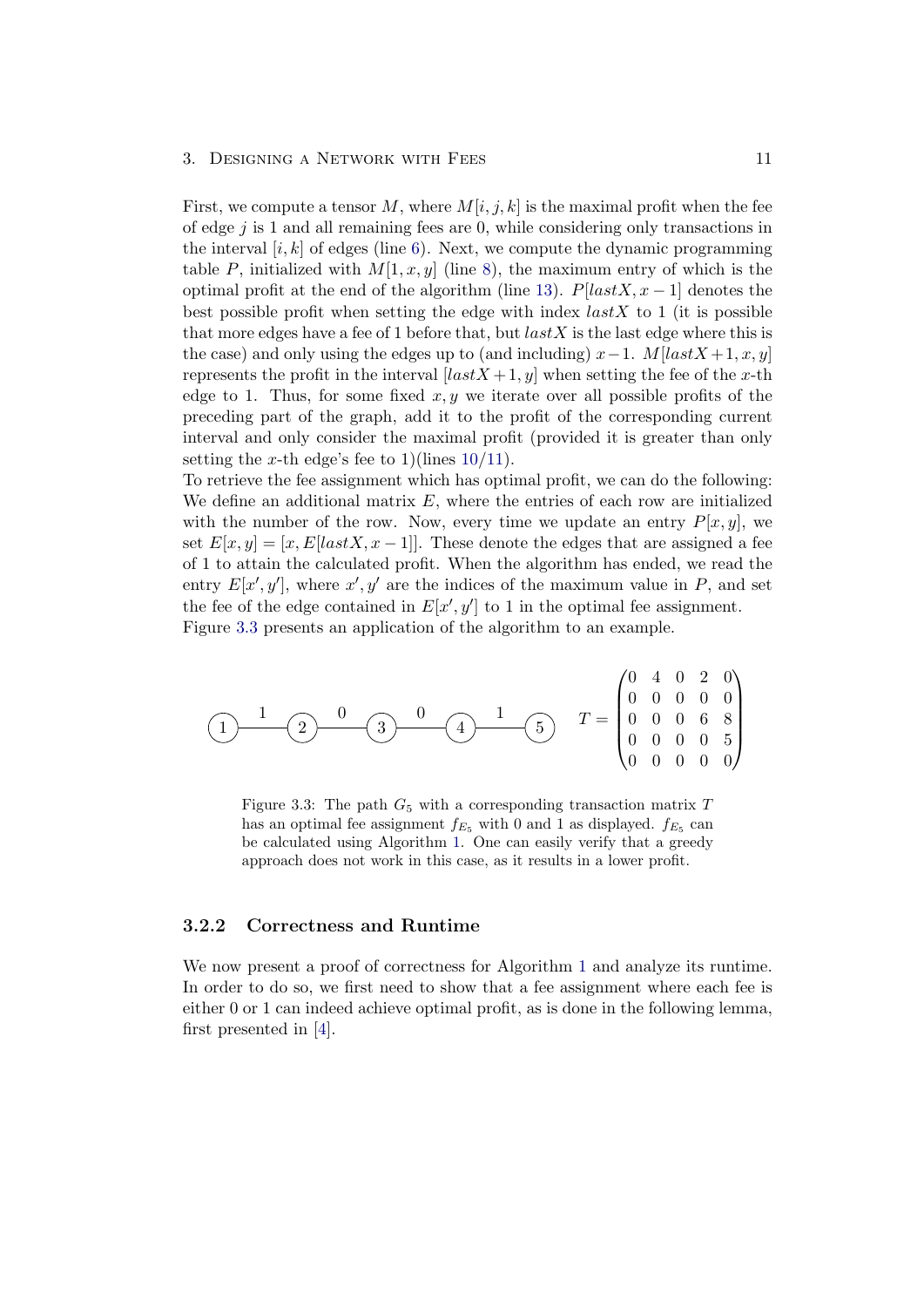<span id="page-15-0"></span>**Lemma 3.2.**  $\mu$ , Lemma 1 on pp. 5-6] For every given path and for every set of transactions, the optimal profit can always be achieved by assigning edges a fee 0 or 1.

*Proof.* Assume that we are given some optimal fee assignment  $f = (f_1, f_2, \ldots, f_m)$ for the path of length  $m$ , but this assignment may use other values, not only 0 or 1. We show that only using 0 and 1 one also can achieve the same (or even more) profit.

Based on the given fee assignment  $f$ , we compute the set  $S$  of all maximal intervals (i.e., there does not exist a pair of intervals  $(i, j)$  and  $(i', j')$  such that  $i \leq i'$ and  $j \geq j'$ ) where the sum of the fees on the edges in that interval is less or equal to 1. That is, an interval  $(i, j)$  is in S if and only if it satisfies that  $\sum_{k=i}^{j} f_k \leq 1$ and  $\sum_{k=i-1}^{j} f_k > 1$  (or  $i = 1$ ) and  $\sum_{k=i}^{j+1} f_k > 1$  (or  $j = m$ ). The optimal profit can be obtained by solving a linear program.

It is well known that every linear program reaches its optimal at the vertex of the feasible region. Hence, we only need to show that every entry of every vertex of the feasible region defined above is either 0 or 1. Equivalently, we show that every feasible solution is a convex combination of vectors with only 0 and 1.

We prove this by induction on the length of the path. For the base case, when the length is 1, i.e., a single edge, it is trivial. Now, assume that this result holds for paths of length smaller than  $m$ , and we prove that it also holds for length equals to  $m$ . The key observation is that, for any path, there always exists an assignment f' with only 0 and 1 such that  $\sum_{k=i}^{j} f'_k = 1$  for every  $(i, j) \in S$ , as follows:

- 1. Let  $f'_k = 0$  for all  $k$ .
- 2. For k from 1 to m, consider all intervals  $(i, j)$  in S such that  $i \leq k \leq j$ . If all such intervals  $(i, j)$  satisfy  $\sum_{t=i}^{j} f'_t = 0$ , then let  $f'_k = 1$ .

We define  $K := \{k : f'_k = 1\}$  and let  $\theta := \min\{f_k : k \in K\}$ . Now we write f as a convex combination  $f = \theta \cdot f' + (1 - \theta) \cdot f''$ . Since  $\sum_{k=i}^{j} f'_k = 1$  for every  $(i, j) \in S$ , it follows that  $\sum_{k=i}^{j} f_k'' \leq 1$  for every  $(i, j) \in S$ . By the definition of  $\theta$ , we know that there exists at least one index t such that  $f''_t = 0$  ( $f_t = \theta$ ). According to these two facts,  $f''$  can be considered as a feasible solution for the path of length  $n-1$ , which by the induction hypothesis is also a convex combination of vectors with only 0 and 1. The lemma is proved.  $\Box$ 

Unfortunately, the lemma above only allows us to reduce the runtime to  $\mathcal{O}(2^m)$ when applying a brute force approach to find an optimal fee assignment. With Algorithm [1](#page-13-2) the runtime is further reduced to polynomial time, as is shown by the following theorem.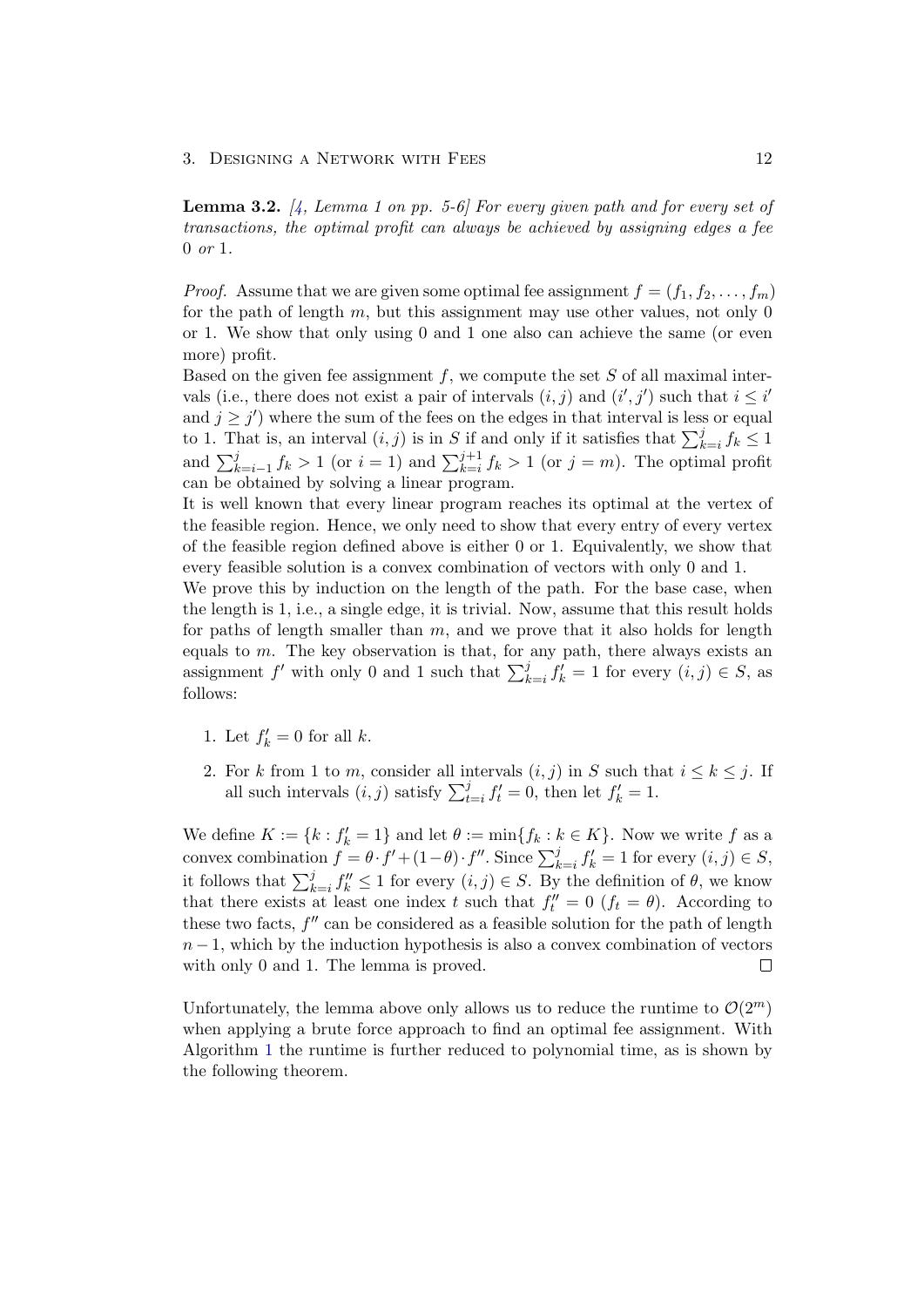Theorem 3.3. Algorithm [1](#page-13-2) returns the optimal solution and the time complexity of the algorithm is  $\mathcal{O}(n^5)$ .

*Proof.* Let  $OPT(x, y)$  denote the profit of the sub-path from edge 1 up to and including edge y where we set the fee of edge  $x (x \leq y)$  to 1. We claim that  $OPT(x, y)$  fulfills the following recurrence:

$$
OPT(x,y) = max \begin{cases} M[1,x,y] & (Case 1) \\ P[lastX, x-1] + M[lastX + 1, x, y] & (Case 2) \end{cases}
$$

If  $OPT(x, y)$  is equal to *(Case 1)*, this means that we reach the maximum profit in the subgraph from edge 1 to y by only setting the fee of edge  $x$  to 1 in the entire subgraph. Consequently, every transaction, that only uses edges from this subgraph, can generate profit.

Otherwise, if  $OPT(x, y)$  happens to be (Case 2), we know that there are at least two edges with a fee of 1 in the subgraph from edge 1 to  $y$ , namely on edge  $x$ and on edge  $lastX$ . Therefore, profit is generated by transactions in the first part of the subgraph, i.e. from edge 1 to  $x - 1$ , and at the same time in the second part, that is from  $lastX + 1$  to y. However, no transactions, which use edges in both parts of the subgraph, can generate profit, as such a transaction would then cross both edges with a fee of 1.

Because of this, we can iterate over every possible sum of the profits of  $P[lastX, x-\]$ 1 and  $M[lastX + 1, x, y]$  and choose the maximum thereof. Note, that we do not necessarily choose the maximum of both terms, but instead pick the maximal sum or otherwise we might only obtain a locally optimal solution. This method can be used, since we were able to split the subgraph from 1 to  $y$  in two parts as explained above. Moreover, we have already precomputed both terms:  $M[lastX + 1, x, y]$  was computed at the very beginning of the algorithm and  $P[lastX, x - 1]$  is always an entry of the table that was the result of a prior computation with exactly the same recurrence.

The tensor M can be computed in time  $\mathcal{O}(n^5)$ . The computation of the table F can be accomplished in time  $\mathcal{O}(n^3)$ , since we have 3 loops that iterate over parts of the edge indices. Therefore, the complete algorithm can be implemented with runtime  $\mathcal{O}(n^5)$ .  $\Box$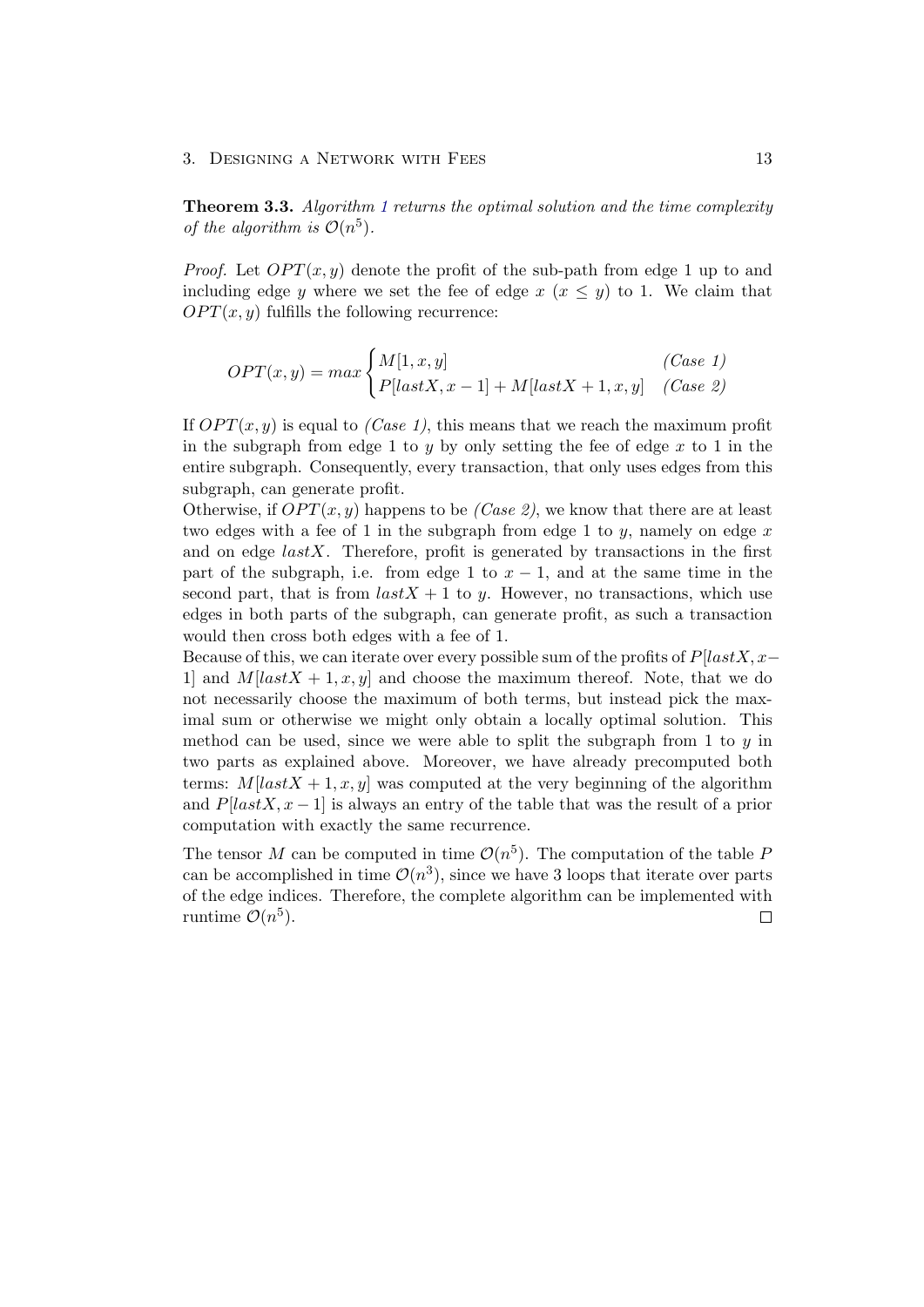## <span id="page-17-0"></span>3.3 Star Graphs

In the previous section we have studied a polynomial-time algorithm for paths. However, paths are not really an optimal structure for a payment network, as they are not as highly connected as one would expect. Therefore, we will analyze in this section another network layout, namely star graphs.

A star graph, as for instance in Figure [3.4,](#page-17-2) has some interesting properties when considering the CNDF problem. Firstly, star graphs are trees, which reduces the number of channels necessary while still maintaining the connectivity of the network. Secondly, the diameter (i.e., the longest path) of star graphs equals 2. This suggests that the paths of possible transactions overlap less than it might be the case with other tree-structured networks.

<span id="page-17-2"></span>

Figure 3.4: A star graph  $S_1$  with 5 nodes and uniform transactions  $T_u$ .

### <span id="page-17-1"></span>3.3.1 Optimal fees for star graphs

In the following, we will consider a specific pattern of transactions, where every participant in the network carries out exactly one transaction to every other party (called uniform transactions in the following). The reason therefor is that it makes it easier to reason about the optimality of fee assignments. The optimal fee assignment of a star with the described transactions is as follows:

**Theorem 3.4.** For any star  $S = (V, E)$  with  $|V| = n \geq 3$  and uniform transactions  $T_u$ , a fee assignment  $f_e = 0.5$ ,  $\forall e \in E$  is optimal.

Proof. In order to prove the statement, we define the following linear program: For each pair of fees  $f_i$  and  $f_j$ , where  $i \neq j$ , we obtain an inequality constraint  $f_i + f_j \geq 1$ . Furthermore, we have the constraints  $0 \leq f_i \leq 1, \forall i$ .

Now, if we require that all transactions are facilitated by the network, we treat every inequality as an equation. Solving this system of linear equations results in an optimal fee assignment where every fee is 0.5 (or, for  $n = 3$ , an assignment with 0 and 1, which has exactly the same profit).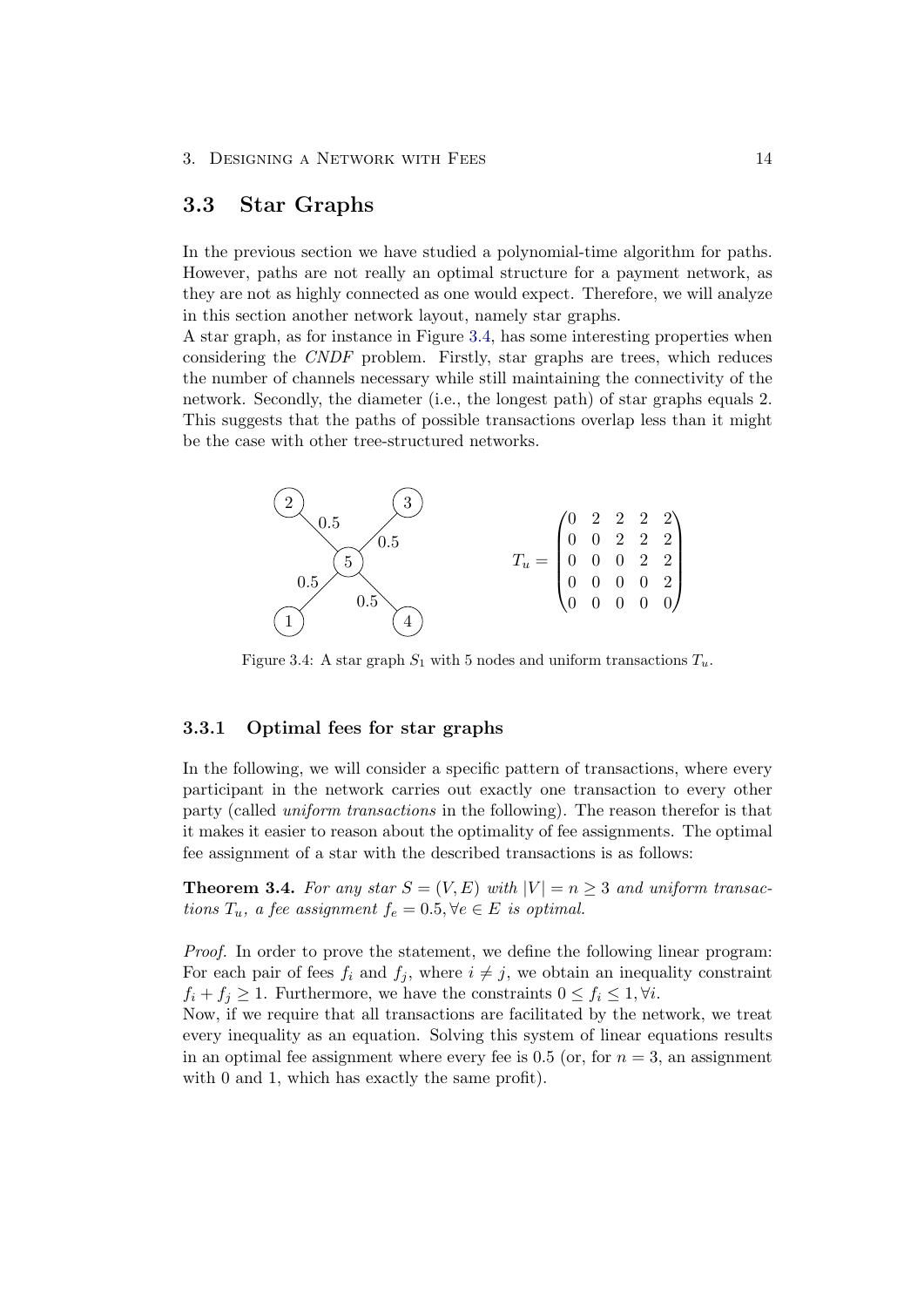On the other hand, if the requirement that every transaction should be carried out within the network is not given, we only consider those inequality constraints, which correspond to a transaction facilitated by the network, as equations. Depending on this system of equations and the remaining inequality constraints, we obtain a vector of fees f as a solution. We know that the solution of the linear program corresponds to a vertex of the feasible region, a convex polytope. Moreover, each vertex of this linear program's feasible region has coordinates  $f_i \in \{0, 0.5, 1\}$ . This, in turn, means that we are able to only consider fee assignments which agree with this format. The profit of a star graph with such a fee assignment  $f'_{S}$  can generally be computed as follows:

$$
p(S, T_u, f'_S) = x^2 + 2y + 2yz + xz,
$$

where  $x, y$  and  $z$  are the number of edges with a fee of 0.5, 1 and 0, respectively. Naturally, x, y and z are non-negative and  $x + y + z = |E|$  has to hold.

Once again, this problem can be solved using a linear program, which reaches its maximal solution at the point  $(x, y, z) = (E, 0, 0)$ . Thus, the profit of the star graph is definitely maximized, when every edge has a fee  $f_i = 0.5$ .

 $\Box$ 

Corollary 3.5. For any star  $S = (V, E)$ , where  $|V| = n \geq 3$ , and uniform transactions  $T_u$  while using the optimal fee assignment  $f_e = 0.5, \forall e \in E$ , the profit is equal to  $(n-1)^2 - (n-1)$ .

*Proof.* The star graph contains  $\binom{n-1}{2}$  $\binom{-1}{2}$  pairs of nodes which are connected by a path of length 2. The optimal profit for such a path in the star with uniform transactions equals 4. However, we now included the profit for the paths of length 1 too many times. Hence, we subtract  $2\binom{n-1}{2}$  $\binom{-1}{2}$ , where 2 is the profit using only the paths of length 1, and then add the correct profit of  $(n-1)\cdot 0.5\cdot 2 = (n-1)$ . Thus, the profit from transactions amounts to

$$
4{n-1 \choose 2} - 2{n-1 \choose 2} + (n-1) = 2{n-1 \choose 2} + (n-1)
$$
  
=  $(n-1)(n-2) + (n-1)$   
=  $(n-1)^2$ 

Subtracting the number of edges,  $(n - 1)$ , of the star yields  $(n - 1)^2 - (n - 1)$ and the statement is proved.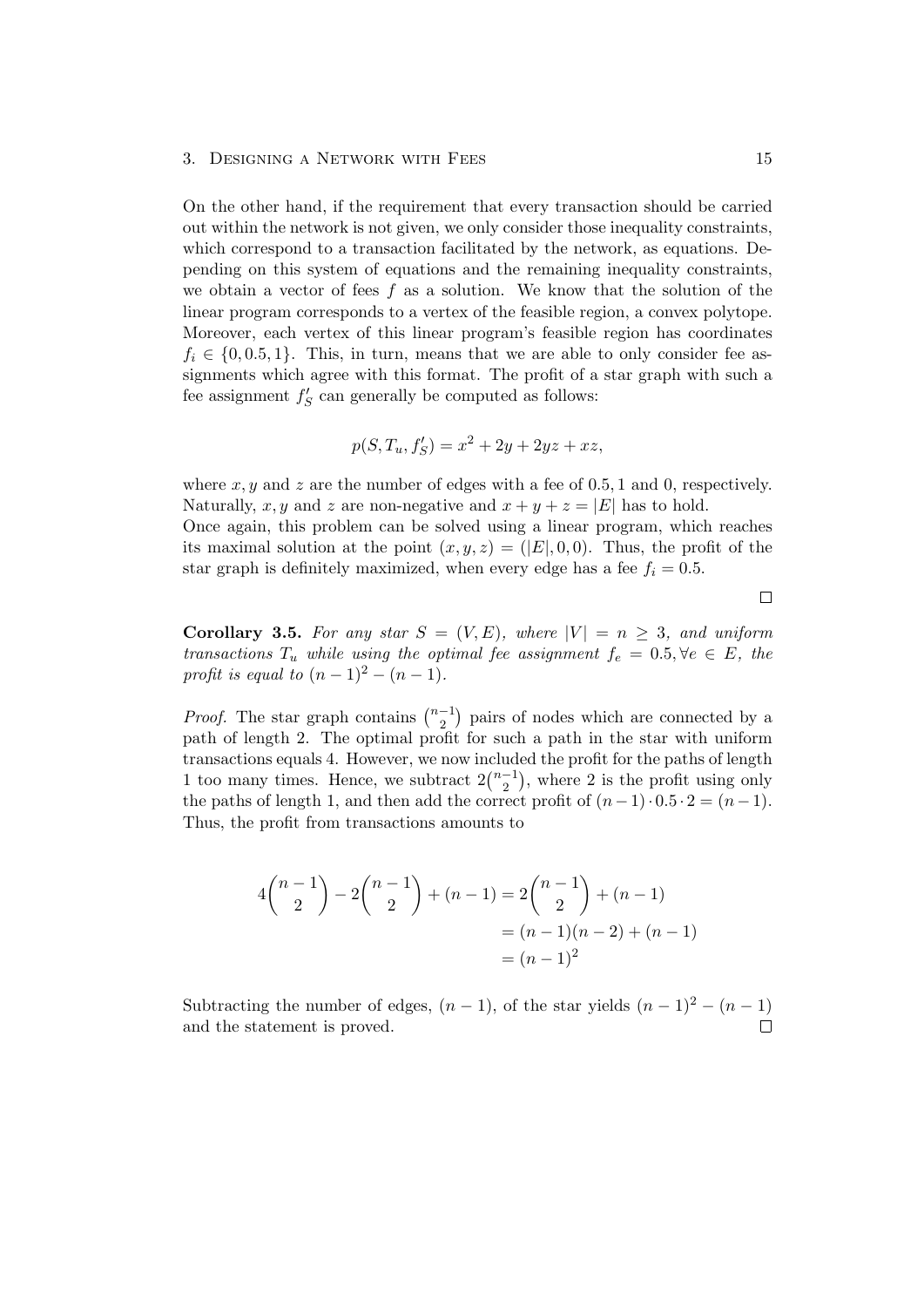#### <span id="page-19-0"></span>3.3.2 Payment Hubs

Stars with an optimal fee assignment and uniform transactions as presented seem to achieve quite good profit, only missing out when transactions are routed between the center node and a leaf. However, we can add an additional node acting as a payment hub for the network, like in Figure [3.5,](#page-19-1) and obtain a situation where every transaction can be carried out within the network with best possible profit.

<span id="page-19-1"></span>Assuming the optimal network is connected, we can show with the following theorem from [\[4\]](#page-23-1) that the star graph using a payment hub is a near-optimal solution.



Figure 3.5: A star graph  $S'_1$  with the 5 original nodes and an additional center node c.

Consider an optimal solution for the network  $G_{opt}$  with a fee assignment  $f_{E_{opt}}$ reaching the profit  $opt(G_{opt}, T, f_{E_{opt}})$  for a given transaction matrix T. Further, let  $S = (V_S, E_S)$  be a star graph, where  $V_S = V \cup \{c\}$ . c denotes the additional node acting as the payment hub. To the edges we assign uniform fees, i.e.,  $f_e = 0.5, \forall e \in E_S.$ 

**Theorem 3.6.** [\[4,](#page-23-1) Theorem 3 on p.7] If  $G_{opt}$  is connected, then  $p(S,T, f_{ES}) \ge$  $opt(G_{opt}, T, f_{E_{opt}}) - 1.$ 

*Proof.* If  $G_{opt}$  is one connected component, then  $|E_{opt}| \ge n - 1$ . For the star graph S, we have  $V_S = V \cup \{c\}$  and  $|E_S| = n \le E_{\text{out}} + 1$ . Furthermore, the sum of fees on all shortest paths is equal to 1 due to the uniform fees equal to 0.5 and the star structure. The profit function maximizes its value when all transactions go through the graph  $G_{opt}$  with total fee equal to 1, hence

$$
opt(G_{opt}, T, f_{E_{opt}}) \le \sum_{i,j \in V} T[i,j] - |E_{opt}| \le \sum_{i,j \in V} T[i,j] - |E_S| + 1 = p(S, T, f_{E_S}) + 1
$$

The last equality holds since the sum on every shortest path equals to 1. $\Box$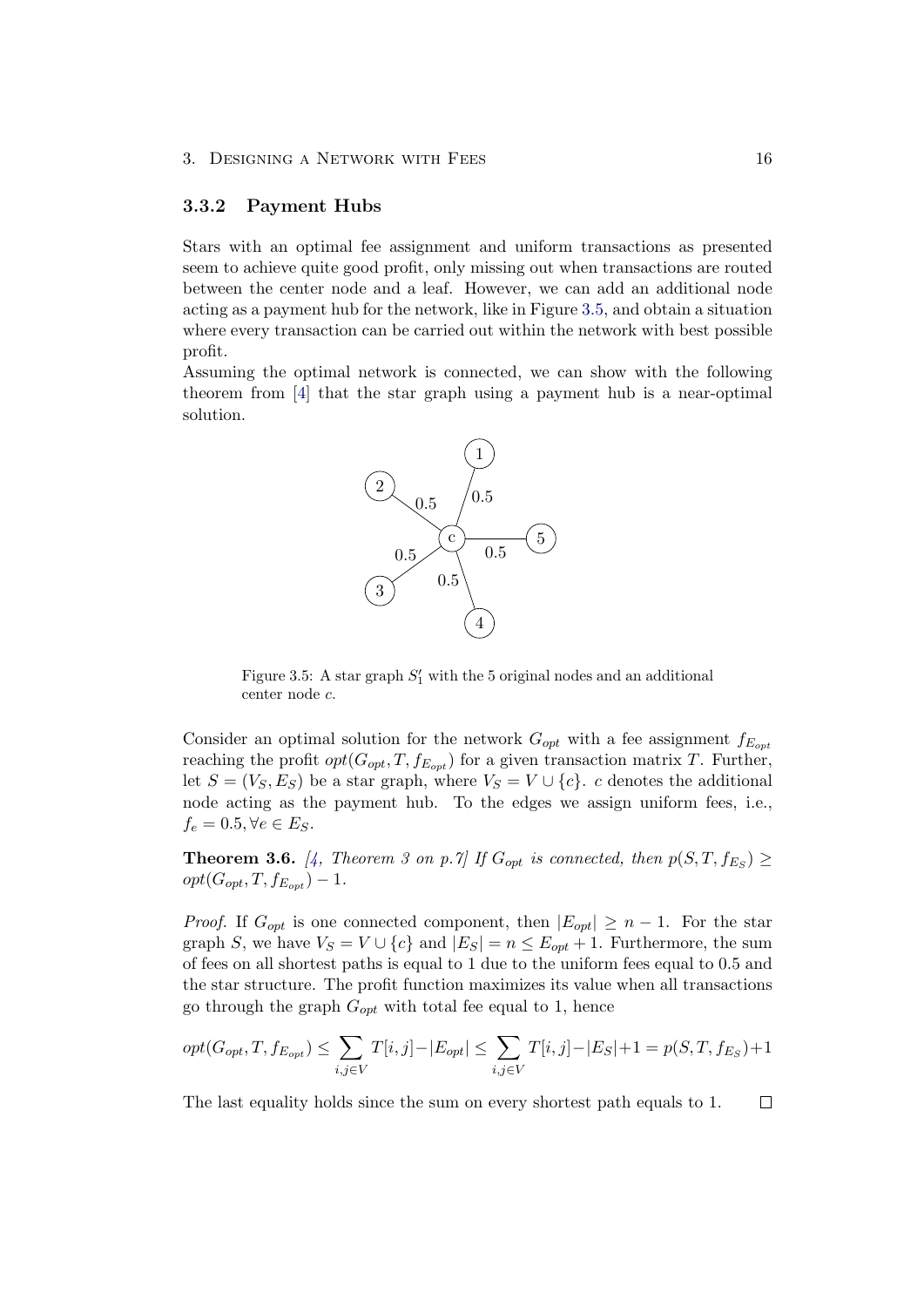An implication of the theorem above is that only networks with the structure of a tree are able to achieve a better profit than the star with a payment hub, which is because trees contain one less edge. However, depending on the transactions, not every tree automatically has a higher profit. The following theorem gives such a condition for the transactions, where the path of one transaction  $t_0$  fully contains two other non-intersecting transactions  $t_1$  and  $t_2$ , as displayed in Figure [3.6.](#page-20-0)

<span id="page-20-0"></span>

Figure 3.6: The path of  $t_0$  contains the paths of two other transactions  $t_1$  and  $t_2$ , which do not overlap.

Theorem 3.7. For any tree and any transactions, where the path of a transaction  $t_0$  fully contains the paths of two other non-intersecting transactions  $t_1$  and  $t_2$ , the star with a payment hub achieves better profit.

Proof. We can analyze the following three cases:

Case 1: We set the fee of some edge on the path of  $t_1$  to 1 and the remaining fees on the path of  $t_0$  to 0. Then, the profit from these three transactions equals  $t_0 + t_1$ . Setting the fee of an edge on the path of  $t_2$  to 1 works analogously and results in  $t_0 + t_2$  profit.

Case 2: One fee on the paths of each  $t_1$  and  $t_2$  is 1, while the remaining fees on the path of  $t_0$  are 0. This yields the profit  $t_1 + t_2$ .

Case 3: Setting the fee of a single edge that is only contained in the path of  $t_0$ results in a profit of  $t_0$ .

Using only fees of 0 and 1 is possible because all transactions are on a path, which means that Lemma [3.2](#page-15-0) can be applied. Due to the fact that every transaction in the star goes through with total fee equal to 1, the profit achieved by these three transaction is  $t_0 + t_1 + t_2$  for the star. For the tree with the mentioned criteria, on the other hand, this is not the case, as we have just shown with the case analysis. Thus, the star generates a higher profit and the theorem is proved.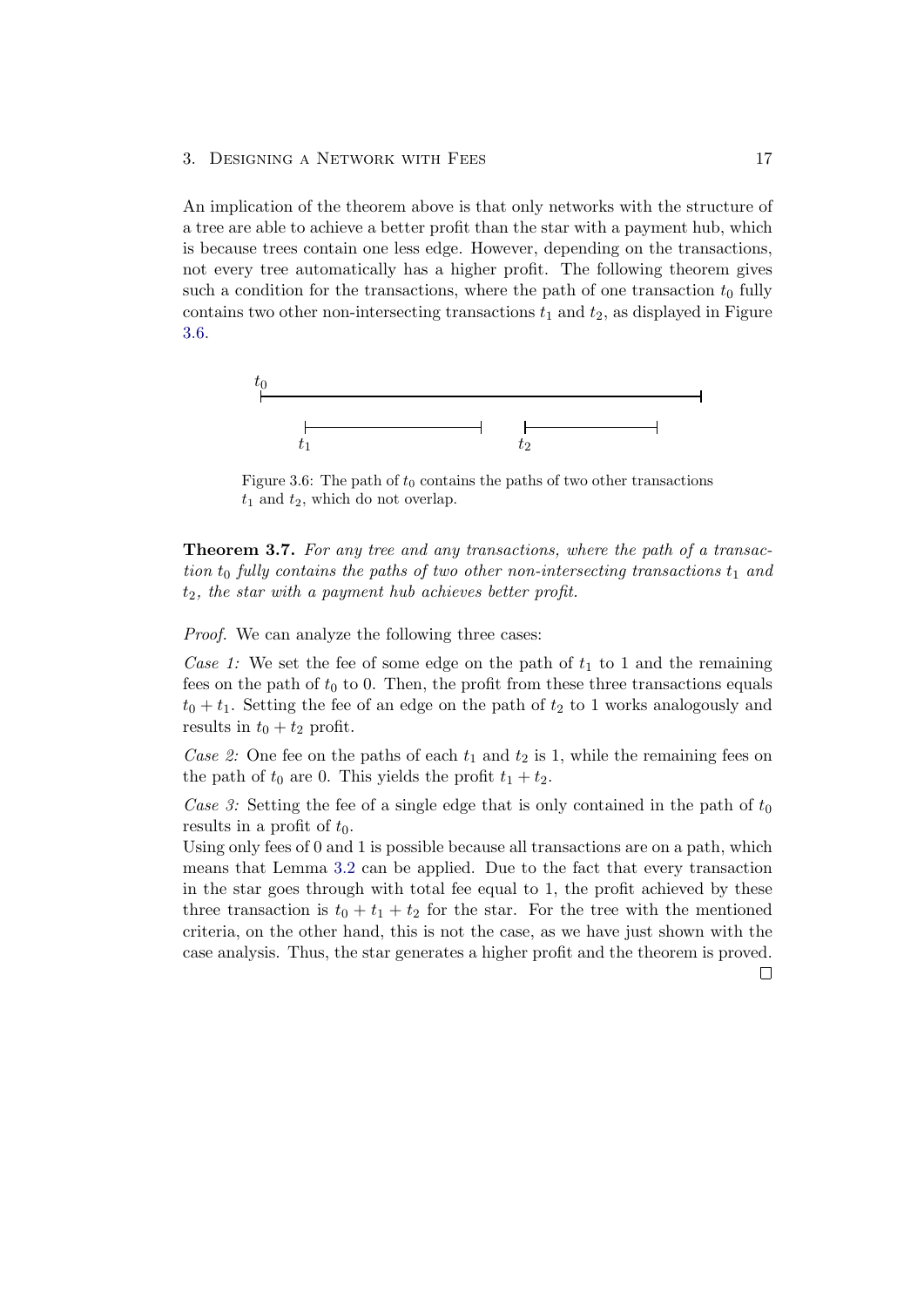## CHAPTER<sub>4</sub>

# <span id="page-21-0"></span>Conclusion and Future Work

## <span id="page-21-1"></span>4.1 Conclusion

In the course of this thesis, we have introduced several methods how a payment channel network with fees could be designed.

We first presented a linear programming algorithm that allows the calculation of optimal fees for given, tree-structured graphs, while facilitating all transactions and maximizing the PSP's profit. The constraint on the transactions, however, is not always beneficial when looking to maximize the profit of a network. Therefore, we also introduced a polynomial-time dynamic program to assign fees in paths without any restriction on the transactions.

Finally, we considered a very promising structure, namely star graphs. Although, we have shown that star graphs with a fee assignment where every fee is 0.5 yields acceptable profits, they can be further improved by adding an extra node. This node acts as payment hub, connecting all parties in the network. We have proven that such a structure is a near-optimal solution when considering connected payment networks. Finally, we have given a condition on the transactions, such that the star achieves the optimal profit.

## <span id="page-21-2"></span>4.2 Future Work

Even though we managed to provide some algorithms and solutions to variants of the CNDF problem, there are still many aspects to explore and prove. As we have seen throughout this thesis, the CNDF problem seems to be hard to solve in its original definition, as well as its variations. However, finding a

polynomial-time algorithm or rather, as we believe, a proof of hardness is still required, for instance, for the following conjectures.

Conjecture 1. The CNDF problem, as stated in Definition [2.1,](#page-9-2) is an NPoptimization problem.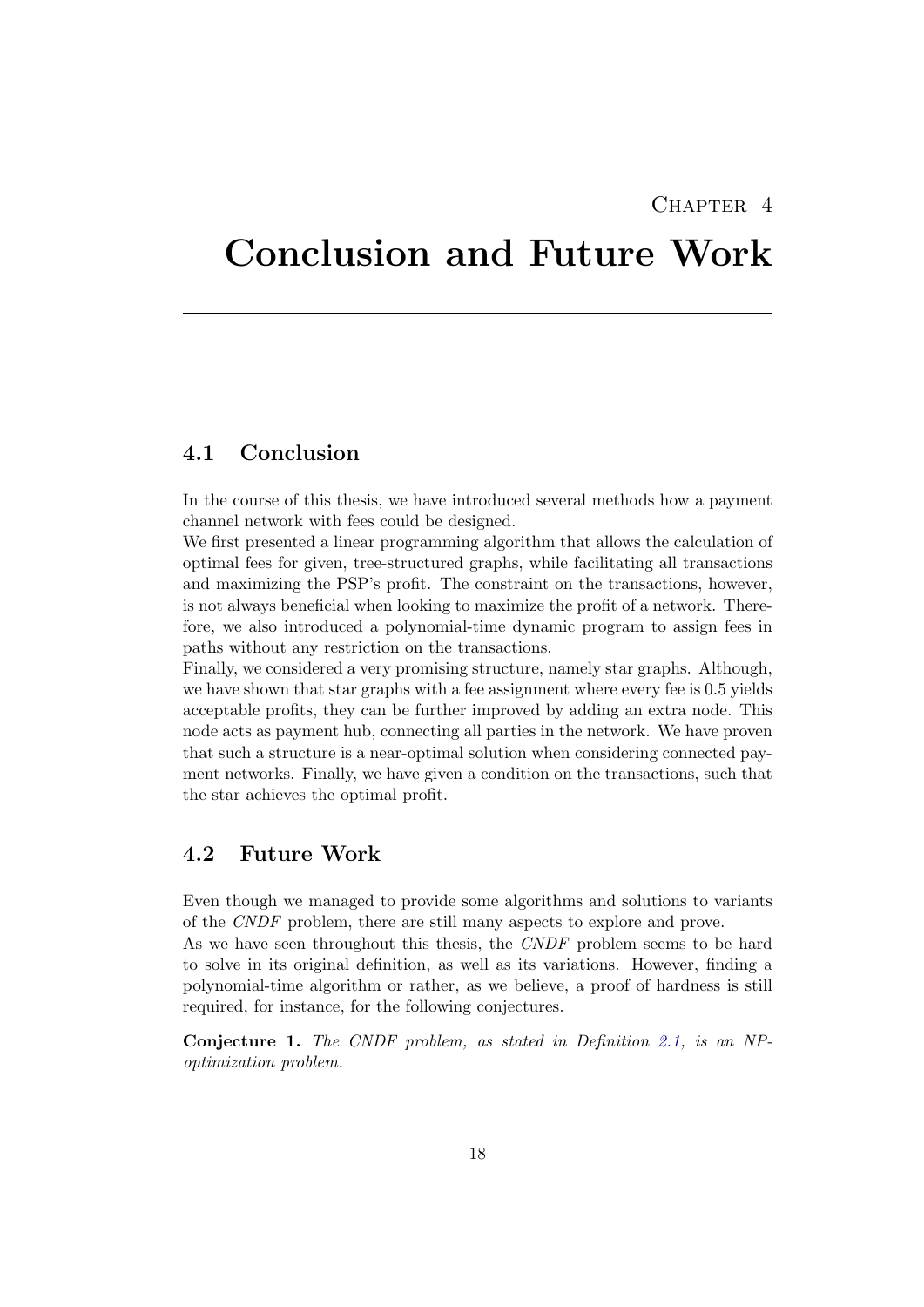#### 4. CONCLUSION AND FUTURE WORK 19

**Conjecture 2.** Given any graph  $G = (V, E)$  (except for a path), where  $|V| = n$ , and uniform transactions  $T_u \in \mathbb{N}^{n \times n}$ , return a fee assignment  $f_E$ , such that the profit is maximal. This is an NP-optimization problem.

Doing further research on star graphs, especially with payment hubs, is another interesting direction. We have shown one condition for transactions, where the star results in higher profit than a tree. However, it might be that the star with an extra node is even an optimal solution, or there exist other restrictions one can put on the transactions.